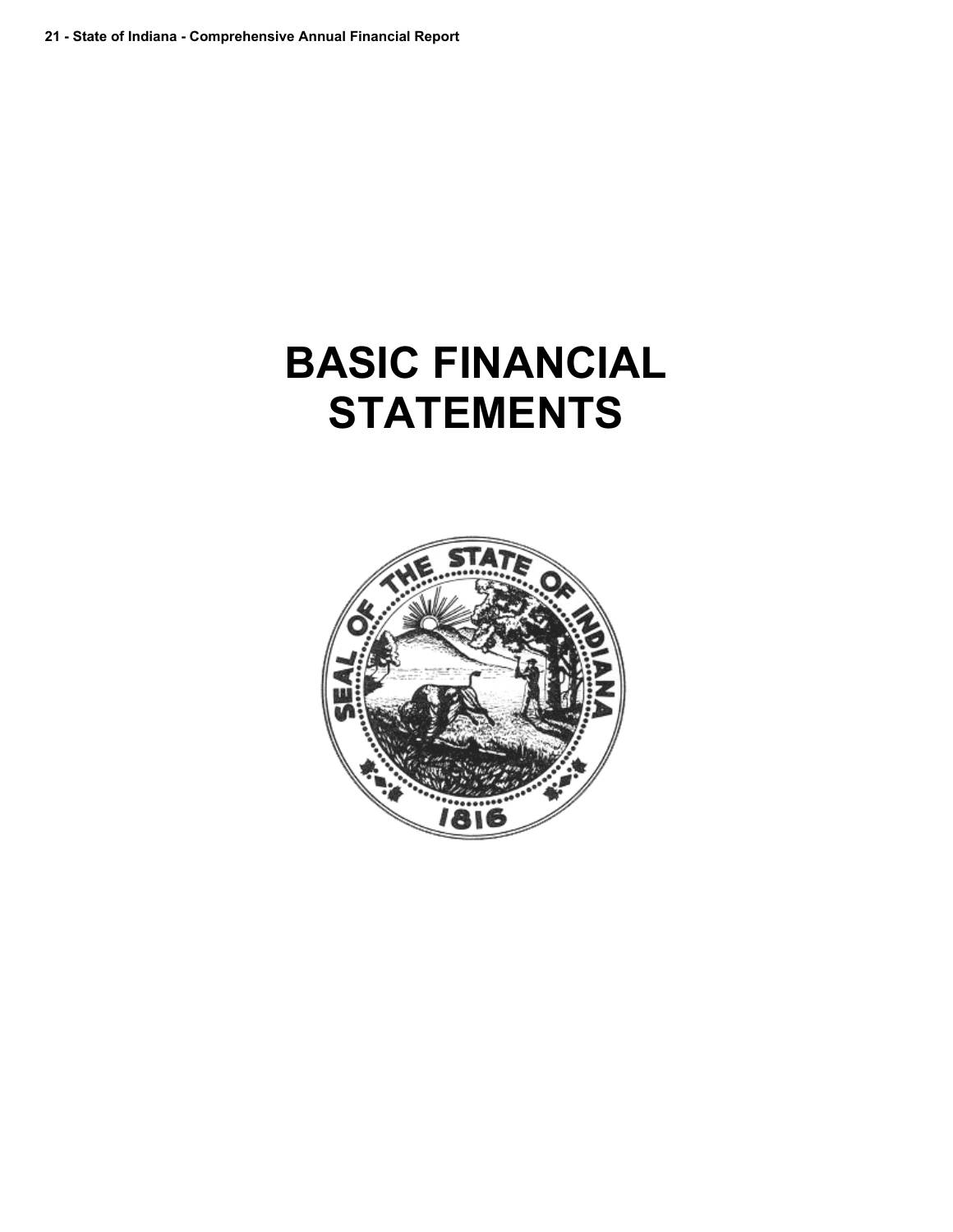# **GOVERNMENT-WIDE FINANCIAL STATEMENTS**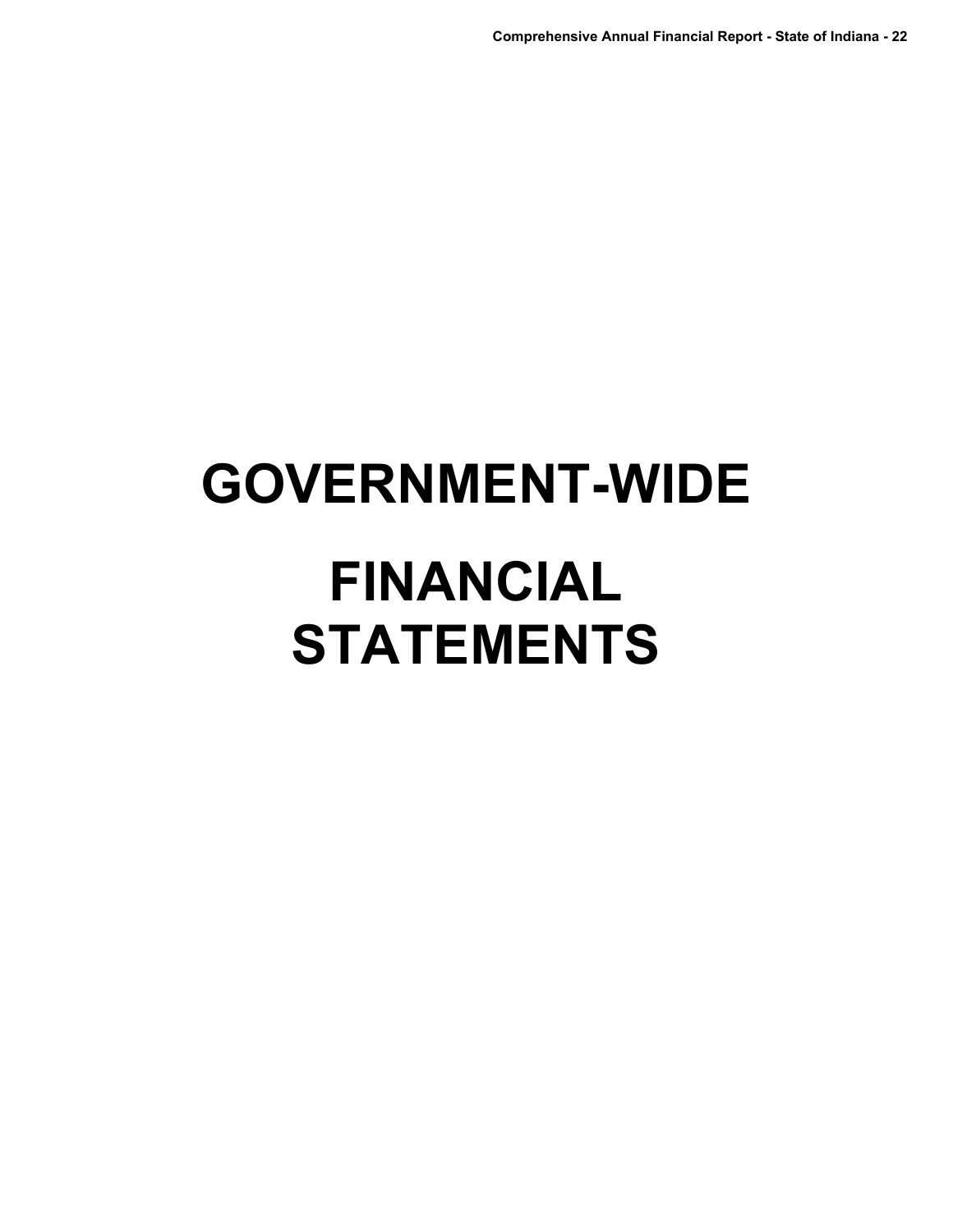#### **State of Indiana Statement of Net Assets June 30, 2011 (amounts expressed in thousands)**

|                                                        |                                   | <b>Primary Government</b>                 |                        |                        |
|--------------------------------------------------------|-----------------------------------|-------------------------------------------|------------------------|------------------------|
|                                                        | Governmental<br><b>Activities</b> | <b>Business-type</b><br><b>Activities</b> | <b>Total</b>           | <b>Component Units</b> |
| Assets:                                                |                                   |                                           |                        |                        |
| Current assets:                                        |                                   |                                           |                        |                        |
| Cash, cash equivalents and investments                 | \$<br>6,545,012                   | \$<br>127,555                             | \$<br>6,672,567        | 3,940,480<br>\$        |
| Securities lending collatera                           | 284,931                           |                                           | 284,931                | 188,955                |
| Receivables (net)                                      | 2,728,038                         | 89,754                                    | 2,817,792              | 738,026                |
| Intergovernmental receivables                          |                                   |                                           |                        | 344,582                |
| Inventory                                              | 4,423                             | 552                                       | 4,975                  | 17,841                 |
| Prepaid expenses                                       | 84,414                            | 75                                        | 84,489                 | 10,461                 |
| Loans                                                  | 90.044                            |                                           | 90,044                 | 2,789                  |
| Due from primary government                            |                                   |                                           |                        | 16,637                 |
| Due from component unit                                | 6,241                             |                                           | 6,241                  |                        |
| Due from agency fund                                   | 539,697                           |                                           | 539,697                |                        |
| Investment in direct financing lease                   |                                   |                                           |                        | 62,157                 |
| Funds held in trust by others                          |                                   |                                           |                        | 34,614                 |
| Other current assets                                   |                                   |                                           |                        | 71,528                 |
| Total current assets                                   | 10,282,800                        | 217,936                                   | 10,500,736             | 5,428,070              |
| Noncurrent assets:                                     |                                   |                                           |                        |                        |
| Cash, cash equivalents and investments - restricted    |                                   |                                           |                        | 2,362,627              |
| Taxes, interest, and penalties receivable              | 747,773                           |                                           | 747,773                | 4,046                  |
| Pollution remediation recovery                         | 10,711                            |                                           | 10,711                 |                        |
| Other receivables                                      | 222                               |                                           | 222                    | 1,754,918              |
| Investments - unrestricted                             |                                   |                                           |                        | 4,759,434              |
| Loans                                                  | 335,022                           |                                           | 335,022                | 2,831,857              |
| Bond issuance costs net of amortization                |                                   |                                           |                        | 42,077                 |
| Intergovernmental loans                                |                                   |                                           |                        | 1,812,250              |
| Due from primary government                            |                                   |                                           |                        | 50,000                 |
| Investment in direct financing lease                   |                                   |                                           |                        | 2,232,883              |
| Deferred outflow - derivative instrument               |                                   |                                           |                        | 136,540                |
| Net pension assets                                     | 86,621                            |                                           | 86,621                 | 84                     |
| Other postemployment benefits                          |                                   |                                           |                        | 16,495                 |
| Other noncurrent assets<br>Capital assets:             |                                   |                                           |                        | 67,119                 |
| Land                                                   |                                   |                                           |                        |                        |
| Infrastructure                                         | 1,623,509                         |                                           | 1,623,509              | 450,893                |
| Construction in progress                               | 8,239,152                         |                                           | 8,239,152              | 631,485                |
| Property, plant, and equipment                         | 1,773,709<br>2,060,560            | 410                                       | 1,773,709<br>2,060,970 | 900,515<br>10,546,146  |
| Computer software                                      | 37,810                            |                                           | 37,810                 |                        |
| Less accumulated depreciation/amortization             | (1, 218, 543)                     | (326)                                     | (1, 218, 869)          | (4,647,775)            |
| Total capital assets, net of depreciation/amortizatior | 12,516,197                        | 84                                        | 12,516,281             | 7,881,264              |
| Total noncurrent assets                                |                                   |                                           |                        |                        |
|                                                        | 13,696,546                        | 84                                        | 13,696,630             | 23,951,594             |
| <b>Total assets</b>                                    | 23,979,346                        | 218.020                                   | 24,197,366             | 29,379,664             |
| Liabilities:<br>Current liabilities:                   |                                   |                                           |                        |                        |
| Accounts payable                                       | 1,354,709                         | 551                                       | 1,355,260              | 312,315                |
| Claims payable                                         |                                   | 3,702                                     | 3,702                  | 17,765                 |
| Interest payable                                       |                                   |                                           |                        | 165,507                |
| Current portion of long-term deb!                      |                                   |                                           |                        | 1,078,203              |
| Line of credit                                         |                                   |                                           |                        | 100,000                |
| Intergovernmental payable                              | 157,552                           |                                           | 157,552                |                        |
| Due to primary government                              |                                   |                                           |                        | 6,241                  |
| Due to component unit                                  | 16,637                            |                                           | 16,637                 |                        |
| Capital lease payable                                  | 47,063                            |                                           | 47,063                 | 1,567                  |
| Accrued prize liability                                |                                   |                                           |                        | 62,813                 |
| Salaries, health, disability, and benefits payable     | 129,105                           | 472                                       | 129,577                | 135,556                |
| Tax refunds payable                                    | 67,528                            |                                           | 67,528                 |                        |
| Unearned revenue                                       | 183,993                           | 4,614                                     | 188,607                | 306,301                |
| Accrued liability for compensated absences             | 79,377                            | 203                                       | 79,580                 | 82,915                 |
| Due to federal government (net)                        |                                   | 1,868,813                                 | 1,868,813              |                        |
| Pollution remediation payable                          | 8,698                             |                                           | 8,698                  | 69                     |
| Securities lending payable                             | 32                                |                                           | 32                     |                        |
| Securities lending collatera                           | 284,931                           |                                           | 284,931                | 188,955                |
| Deposits held in custody for others                    |                                   |                                           |                        | 78,864                 |
| Other current liabilities                              |                                   | 491                                       | 491                    | 16,045                 |
| Total current liabilities                              | 2,329,625                         | 1,878,846                                 | 4,208,471              | 2,553,116              |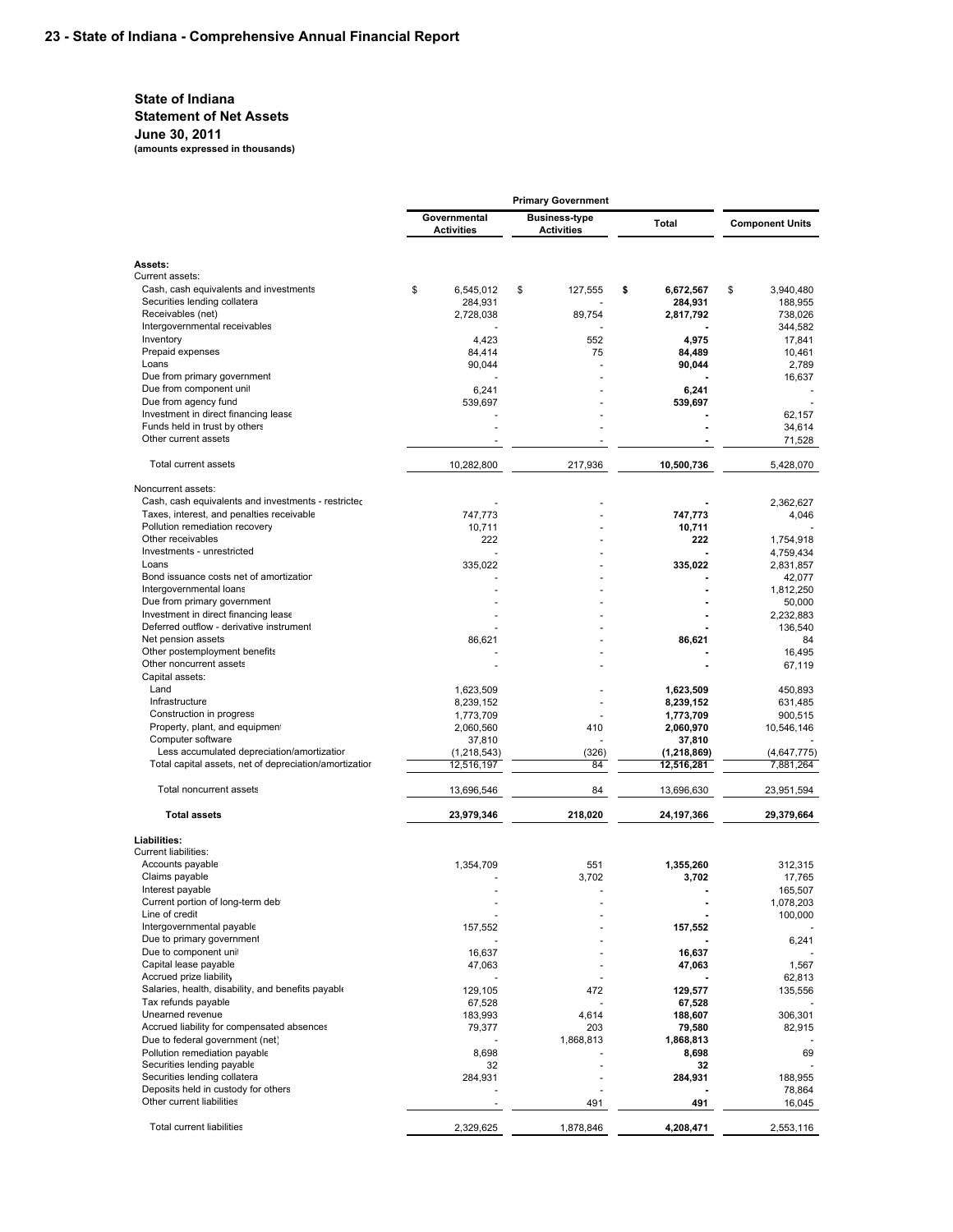#### **State of Indiana Statement of Net Assets June 30, 2011 (amounts expressed in thousands)**

|                                                              |                                   | <b>Primary Government</b>                 |                  |                        |
|--------------------------------------------------------------|-----------------------------------|-------------------------------------------|------------------|------------------------|
|                                                              | Governmental<br><b>Activities</b> | <b>Business-type</b><br><b>Activities</b> | <b>Total</b>     | <b>Component Units</b> |
|                                                              |                                   |                                           |                  |                        |
| Long-term liabilities:                                       |                                   |                                           |                  |                        |
| Accrued liability for compensated absences                   | 62,395                            | 269                                       | 62,664           | 73,267                 |
| Claims payable                                               |                                   | 29,361                                    | 29,361           |                        |
| Intergovernmental payable                                    | 30,000                            |                                           | 30,000           |                        |
| Accrued prize liability                                      |                                   |                                           |                  | 122,843                |
| Net pension obligations                                      | 1,065,925                         |                                           | 1,065,925        |                        |
| Other postemployment benefits                                | 118,229                           |                                           | 118,229          | 59,991                 |
| Pollution remediation payable                                | 32,610                            |                                           | 32,610           | 3,230                  |
| Due to component unit                                        | 50,000                            |                                           | 50,000           |                        |
| Unearned revenue                                             |                                   |                                           |                  | 3,493,665              |
| Capital lease payable                                        | 1,178,249                         |                                           | 1,178,249        | 3,081                  |
| Funds held in trust for others                               |                                   |                                           |                  | 175,199                |
| Advances from federal government                             |                                   |                                           |                  | 29,406                 |
| Revenue bonds/notes payable                                  |                                   |                                           |                  | 11,555,607             |
| Derivative instrument liability                              |                                   |                                           |                  | 136,409                |
| Other noncurrent liabilities                                 |                                   |                                           |                  | 90,192                 |
| Total long-term liabilities                                  | 2,537,408                         | 29,630                                    | 2,567,038        | 15,742,890             |
| <b>Total liabilities</b>                                     | 4,867,033                         | 1,908,476                                 | 6,775,509        | 18,296,006             |
|                                                              |                                   |                                           |                  |                        |
| <b>Net Assets:</b>                                           |                                   |                                           |                  |                        |
| Invested in capital assets net of related debt               | 11,290,885                        | 84                                        | 11,290,969       | 3,971,413              |
| Restricted-nonexpendable:                                    |                                   |                                           |                  |                        |
| Grants/constitutional restrictions<br><b>Permanent funds</b> |                                   |                                           |                  | 32,983                 |
|                                                              | 501,125                           |                                           | 501,125          | 64,689                 |
| Future debt service                                          |                                   |                                           |                  | 234,458                |
| Public safety programs                                       |                                   |                                           |                  | 2,730                  |
| Capital projects                                             |                                   |                                           |                  | 4,568                  |
| Pension fund distribution                                    |                                   |                                           |                  | 489                    |
| Instruction and research                                     |                                   |                                           |                  | 684,115                |
| Student aid                                                  |                                   |                                           |                  | 728,610                |
| Other purposes                                               |                                   |                                           |                  | 317,626                |
| Total restricted-nonexpendable                               | 501,125                           |                                           | 501,125          | 2,070,268              |
| Restricted-expendable:                                       |                                   |                                           |                  |                        |
| Instruction and research                                     |                                   |                                           |                  | 610,630                |
| Grants/constitutional restrictions                           | 71,990                            |                                           | 71,990           | 12,375                 |
| Endowments                                                   |                                   |                                           |                  | 443,294                |
| Future debt service                                          |                                   |                                           |                  | 221.856                |
| Public safety programs                                       |                                   |                                           |                  | 4,703                  |
| Student aid                                                  |                                   |                                           |                  | 736,519                |
| Auxiliary enterprises                                        |                                   |                                           |                  | 2,555                  |
| Capital projects                                             |                                   |                                           |                  | 265,910                |
| Water pollution and drinking water projects                  |                                   |                                           |                  | 1,106,895              |
| Other purposes                                               |                                   |                                           |                  | 484,530                |
| Total restricted-expendable                                  | 71,990                            |                                           | 71.990           | 3,889,267              |
| Unrestricted                                                 | 7,248,313                         | (1,690,540)                               | 5,557,773        | 1,152,710              |
| <b>Total net assets</b>                                      | \$<br>19,112,313                  | (1,690,456)<br>\$                         | 17,421,857<br>\$ | 11,083,658<br>\$       |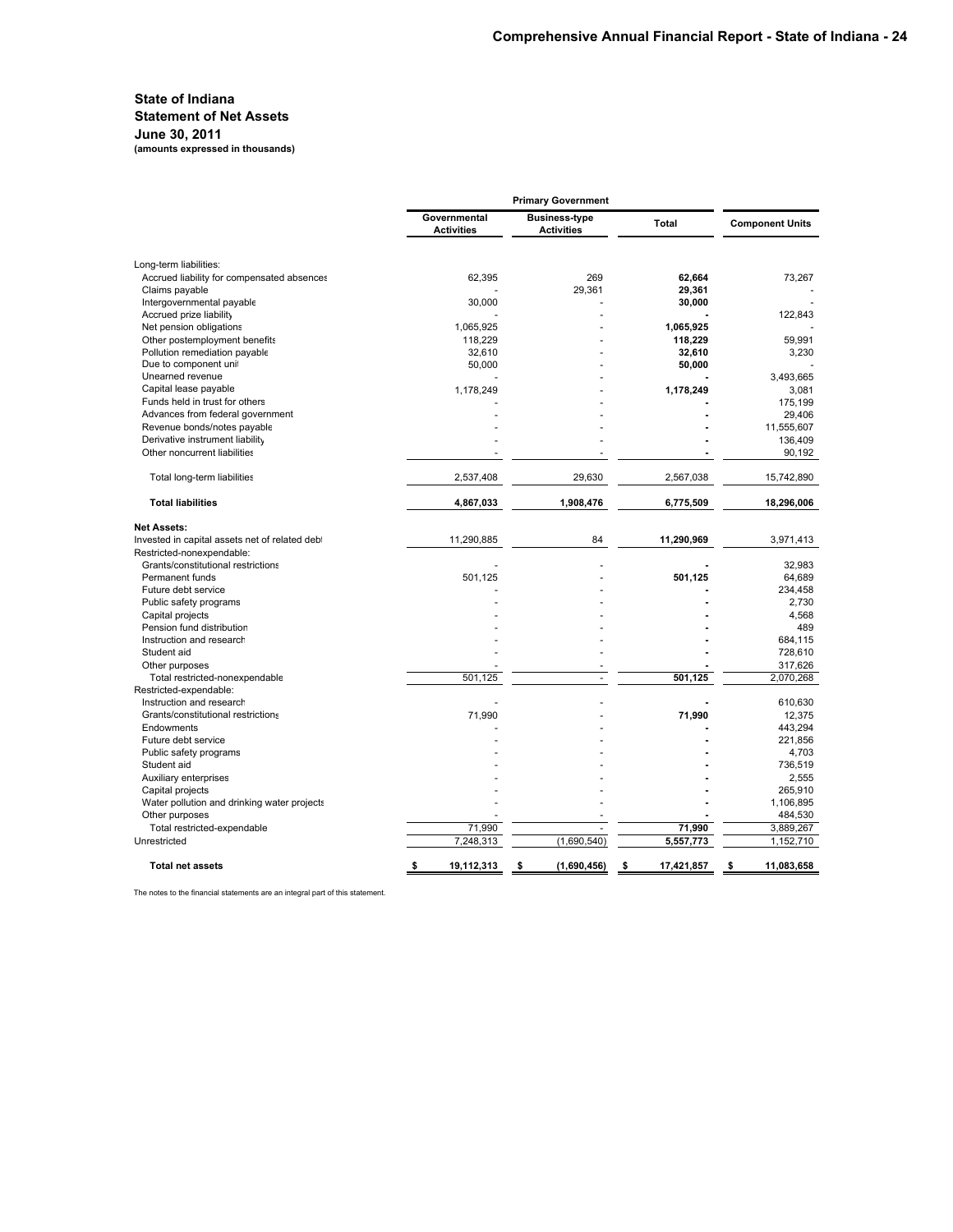| State of Indiana                        |                       |
|-----------------------------------------|-----------------------|
| <b>itatement of Activities</b>          |                       |
| or the Year Ended June 30, 2011         |                       |
| $\frac{3}{2}$<br>iounts expressed in th | i<br>ì<br>i<br>í<br>ï |
|                                         |                       |

| Functions/Programs | Primary government: | Governmental activities: | General government | Public safety | Health | Welfare | Conservation, culture and development | Education | Transportation | Unallocated interest expense | Total governmental activities |  |
|--------------------|---------------------|--------------------------|--------------------|---------------|--------|---------|---------------------------------------|-----------|----------------|------------------------------|-------------------------------|--|
|                    |                     |                          |                    |               |        |         |                                       |           |                |                              |                               |  |

| Business-type activities | Unemployment Compensation Fund | Malpractice Insurance Authority | Inns and Concessions | Total business-type activities |  |
|--------------------------|--------------------------------|---------------------------------|----------------------|--------------------------------|--|
|                          |                                |                                 |                      |                                |  |

Component units:<br>Governmental<br>Proprietary<br>Colleges and universities<br>Total component units **Component units:**

|                                                        |                             |                                                            | Program Revenues                             |                                     |                                                   | Primary Government                         |                                      |                                     |
|--------------------------------------------------------|-----------------------------|------------------------------------------------------------|----------------------------------------------|-------------------------------------|---------------------------------------------------|--------------------------------------------|--------------------------------------|-------------------------------------|
| -unctions/Programs                                     | Expenses                    | <b>Charges for Services</b>                                | <b>Operating Grants and</b><br>Contributions | Capital Grants and<br>Contributions | Governmental<br>Activities                        | Business-type<br>Activities                | Total                                | Component Units                     |
| Governmental activities:<br>Primary government:        |                             |                                                            |                                              |                                     |                                                   |                                            |                                      |                                     |
| General government                                     | 2,127,752<br>↔              | 636,558                                                    | 193,820<br>↮                                 | ↮                                   | (1, 297, 374)<br>↮                                | ↮                                          | $(1, 297, 374)$<br>$(782, 537)$<br>↔ | ↮                                   |
| Public safety<br>Health                                | 1,402,056<br>344,063        | 433,810<br>8,129                                           | 185,709<br>214,951                           |                                     | (120, 983)<br>(782, 537)                          |                                            | (120, 983)                           |                                     |
| Welfare                                                | 9,817,167                   | 179,991                                                    | 7,417,970                                    |                                     | (2,219,206)                                       |                                            | (2,219,206)                          |                                     |
| Conservation, culture and development                  | 583,836                     | 149,781                                                    | 283,293                                      |                                     | (150, 762)                                        |                                            | (150, 762)                           |                                     |
| Education                                              | 10,232,388                  | 4,202                                                      | ,420,856                                     |                                     | (8,807,330)                                       |                                            | $(8,807,330)$<br>$(410,508)$         |                                     |
| Transportation                                         | 1,679,805                   | 46,914                                                     | ,222,383                                     |                                     | (410,508)                                         |                                            |                                      |                                     |
| Unallocated interest expense                           | 796                         |                                                            |                                              |                                     | (796)                                             |                                            | (796)                                |                                     |
| Total governmental activities                          | 26,187,863                  | ,459,385                                                   | 10,938,982                                   |                                     | (13, 789, 496)                                    |                                            | (13,789,496)                         |                                     |
| Business-type activities                               |                             |                                                            |                                              |                                     |                                                   |                                            |                                      |                                     |
| Unemployment Compensation Fund                         | 3,217,559                   | 1,628,446                                                  | 1,496,679                                    |                                     |                                                   | (92, 434)                                  | (92, 434)                            |                                     |
| Malpractice Insurance Authority                        | 2,510                       | 2,761                                                      |                                              |                                     |                                                   | <b>251</b>                                 | 251                                  |                                     |
| Total business-type activities<br>Inns and Concessions | 3,240,726<br>20,657         | 23,342<br>1,654,549                                        | 1,496,679                                    |                                     |                                                   | (89, 498)<br>2,685                         | (89, 498)<br>2,685                   |                                     |
|                                                        |                             |                                                            |                                              |                                     |                                                   |                                            |                                      |                                     |
| otal primary government                                | 29,428,589<br>↮             | 3,113,934                                                  | 12,435,661<br>↮                              | မာ                                  | (13.789, 496)                                     | (89, 498)                                  | (13.878.994)                         |                                     |
| Component units:<br>Governmental                       | 38,315                      | 221                                                        | 21,020                                       |                                     |                                                   |                                            |                                      | (17, 075)                           |
| Proprietary                                            | 2,126,513                   | 1,393,876                                                  | 897,590                                      | 11,688<br>76,140                    |                                                   |                                            |                                      | 176,641                             |
| Colleges and universities<br>Total component units     | 6,057,922<br>8,222,750<br>↮ | 3,127,526<br>4,521,623                                     | 1,132,253<br>2,050,863                       | 87,828                              | ↮                                                 | ↮                                          | ↮                                    | (1,722,003)<br>(1,562,437)<br>↮     |
|                                                        |                             |                                                            |                                              |                                     |                                                   |                                            |                                      |                                     |
|                                                        |                             | General Revenues:<br>Income tax                            |                                              |                                     | 5,751,404<br>↮                                    | ↮                                          | 5,751,404<br>↮                       | ↮                                   |
|                                                        |                             | Sales tax                                                  |                                              |                                     | 6,365,077                                         |                                            | 6,365,077                            |                                     |
|                                                        |                             | Fuels tax                                                  |                                              |                                     | 754,863                                           |                                            | 754,863                              |                                     |
|                                                        |                             | Gaming tax                                                 |                                              |                                     | 904,422                                           |                                            | 904,422                              | 1,066                               |
|                                                        |                             | Unemployment tax<br>Inheritance tax                        |                                              |                                     | 320<br>160,917                                    |                                            | 320<br>160,917                       |                                     |
|                                                        |                             | Alcohol & Tobacco tax                                      |                                              |                                     | 464,702                                           |                                            | 464,702                              |                                     |
|                                                        |                             | Insurance tax                                              |                                              |                                     | 189,948                                           |                                            | 189,948                              |                                     |
|                                                        |                             | Financial Institutions tax                                 |                                              |                                     | 84,743                                            |                                            | 84,743                               |                                     |
|                                                        |                             | Other tax                                                  |                                              |                                     | 252,176                                           |                                            | 252,176                              |                                     |
|                                                        |                             | Total taxes                                                | tevenue not restricted to specific programs  |                                     | 14,928,572                                        |                                            | 14,928,572                           | 1,066                               |
|                                                        |                             | Investment earnings                                        |                                              |                                     | 22,522                                            | 1,750                                      | 24,272                               | 896,907                             |
|                                                        |                             | Payments from State of Indiana                             |                                              |                                     |                                                   |                                            |                                      | 1,456,002                           |
|                                                        |                             | Other                                                      |                                              |                                     | 35,283                                            | 10,000                                     | 45,283                               | 652,909                             |
|                                                        |                             | ransfers within primary government                         |                                              |                                     | 2,618                                             | (2, 618)                                   |                                      |                                     |
|                                                        |                             | otal general revenues and transfers                        |                                              |                                     | 14,988,995                                        | 9,132                                      | 14,998,127                           | 3,006,884                           |
|                                                        |                             | Changes in net assets                                      |                                              |                                     | 1,199,499                                         | (80, 366)                                  | 1,119,133                            | 1,444,448                           |
|                                                        |                             | let assets - beginning, as restated<br>Net assets - ending |                                              |                                     | 17,912,814<br>19,112,313<br>$\boldsymbol{\omega}$ | $(1,610,090)$<br>$(1,690,456)$<br>$\Theta$ | 16,302,724<br>17,421,857<br>$\Theta$ | 9,639,211<br>11,083,658<br>$\Theta$ |
|                                                        |                             |                                                            |                                              |                                     |                                                   |                                            |                                      |                                     |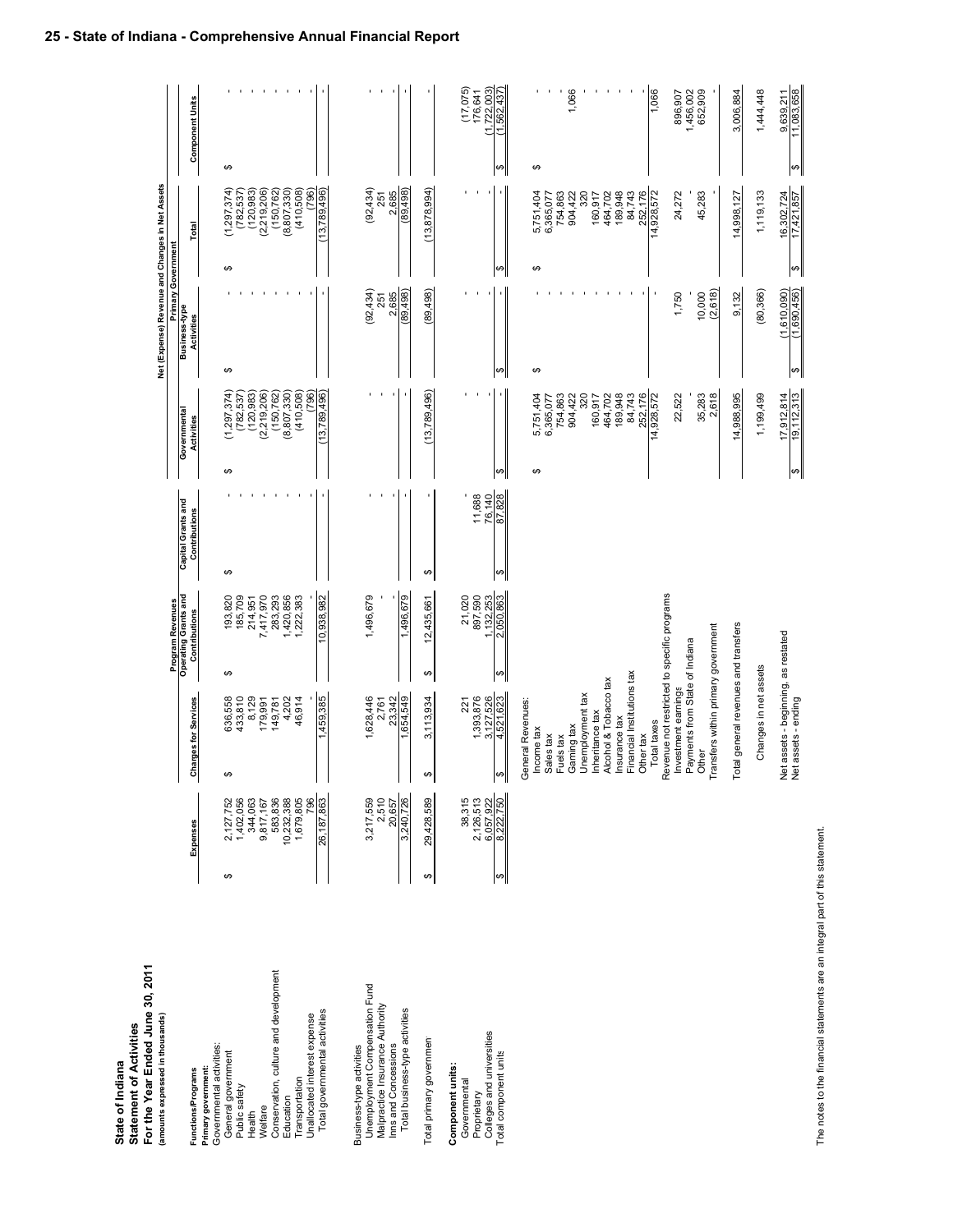# **FUND FINANCIAL STATEMENTS**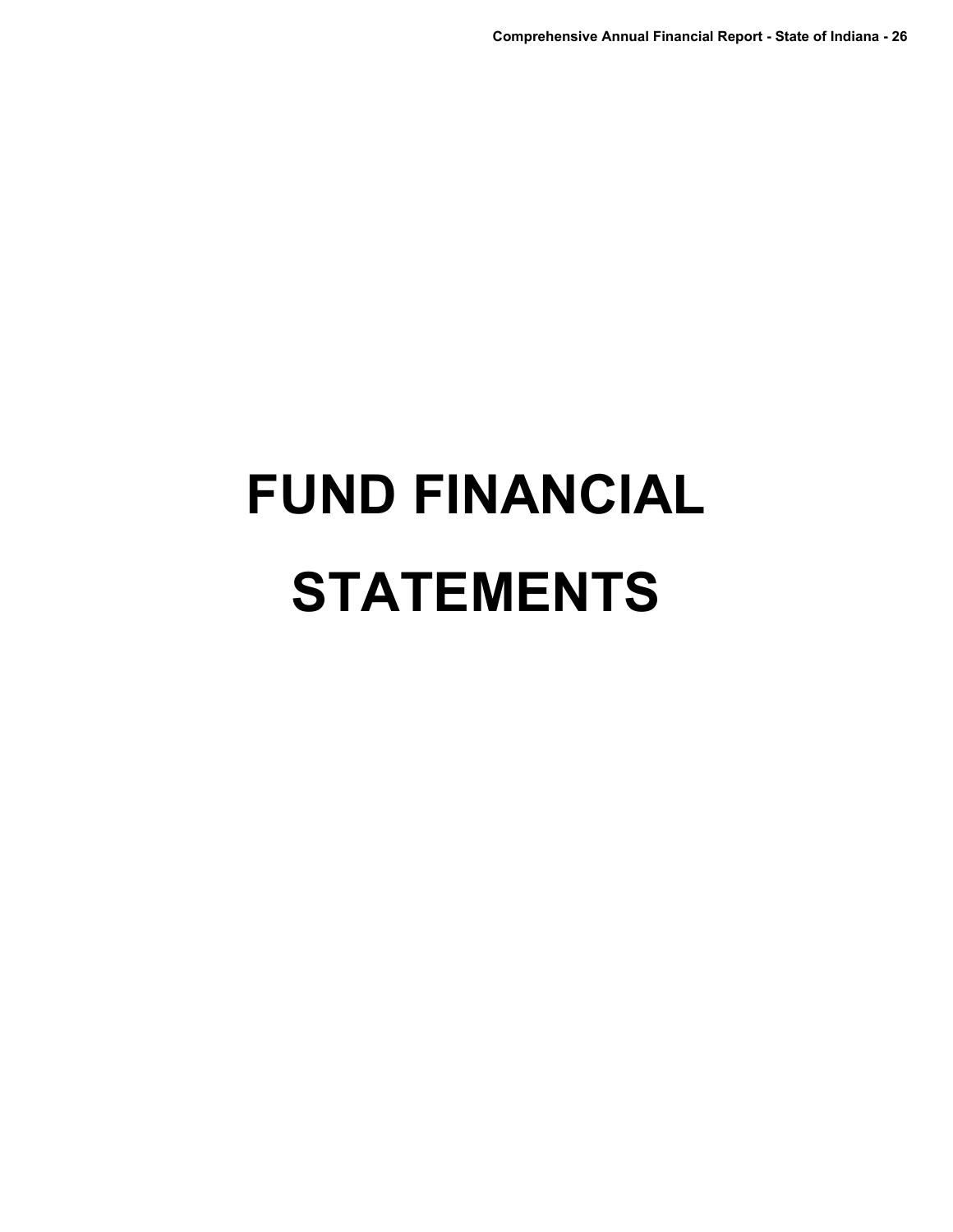#### **State of Indiana Balance Sheet Governmental Funds 27 - State of Indiana - Comprehensive Annual Financial Report**

**June 30, 2011**

**(amounts expressed in thousands)**

|                                                                                                      | <b>General Fund</b> |                             | <b>Public Welfare-</b><br><b>Medicaid</b><br><b>Assistance Fund</b> | <b>Major Moves</b><br><b>Construction</b><br><b>Fund</b> | ARRA of 2009 |             |
|------------------------------------------------------------------------------------------------------|---------------------|-----------------------------|---------------------------------------------------------------------|----------------------------------------------------------|--------------|-------------|
| Assets:                                                                                              |                     |                             |                                                                     |                                                          |              |             |
| Cash, cash equivalents and investments-unrestricted<br>Securities lending collateral<br>Receivables: | \$                  | 1,446,921<br>165,654        | \$<br>119,947                                                       | \$<br>1,729,832<br>35,338                                | \$           | 3,377       |
| Taxes (net of allowance for uncollectible accounts)<br>Securities lending                            |                     | 2,030,339<br>14             |                                                                     | 15                                                       |              |             |
| Accounts<br>Grants                                                                                   |                     | 11,442                      | 9,734<br>250,007                                                    |                                                          |              | 24,489      |
| Interest<br>Interfund loans<br>Due from agency fund                                                  |                     | 5,422<br>290,191<br>539,697 |                                                                     | 154                                                      |              |             |
| Due from component unit<br>Prepaid expenditures<br>Loans                                             |                     | 230<br>172<br>15,288        | 80,210                                                              |                                                          |              | 4,204       |
| <b>Total assets</b>                                                                                  | \$                  | 4,505,370                   | \$<br>459,898                                                       | \$<br>1,765,339                                          | \$           | 32,070      |
| Liabilities:                                                                                         |                     |                             |                                                                     |                                                          |              |             |
| Accounts payable<br>Salaries and benefits payable<br>Interfund loans                                 | \$                  | 143,791<br>39,810           | \$<br>264,837                                                       | \$<br>39                                                 | \$           | 14,661<br>3 |
| Interfund services used<br>Intergovernmental payable                                                 |                     | 2,534<br>41,234             |                                                                     |                                                          |              | 1           |
| Due to component unit<br>Tax refunds payable                                                         |                     | 57,899                      |                                                                     |                                                          |              | 16,637      |
| Deferred revenue<br>Accrued liability for compensated absences-current                               |                     | 985,338<br>2,539            | 56,152                                                              |                                                          |              | 25,184      |
| Pollution remediation payable<br>Securities lending payable                                          |                     | 14                          |                                                                     | 15                                                       |              |             |
| Securities lending collateral                                                                        |                     | 165,654                     |                                                                     | 35,338                                                   |              |             |
| <b>Total liabilities</b>                                                                             |                     | 1,438,813                   | 320,989                                                             | 35,392                                                   |              | 56,486      |
| Fund balance:<br>Nonspendable:                                                                       |                     |                             |                                                                     |                                                          |              |             |
| Restricted:<br>Committed:                                                                            |                     | 71,990                      |                                                                     |                                                          |              |             |
| Assigned:<br>Unassigned:                                                                             |                     | 602,917<br>2,391,650        | 138,909                                                             | 1,729,947                                                |              | (24, 416)   |
| <b>Total fund balances</b>                                                                           |                     | 3,066,557                   | 138,909                                                             | 1,729,947                                                |              | (24, 416)   |
| <b>Total liabilities and fund balances</b>                                                           | \$                  | 4,505,370                   | \$<br>459,898                                                       | \$<br>1,765,339                                          | \$           | 32,070      |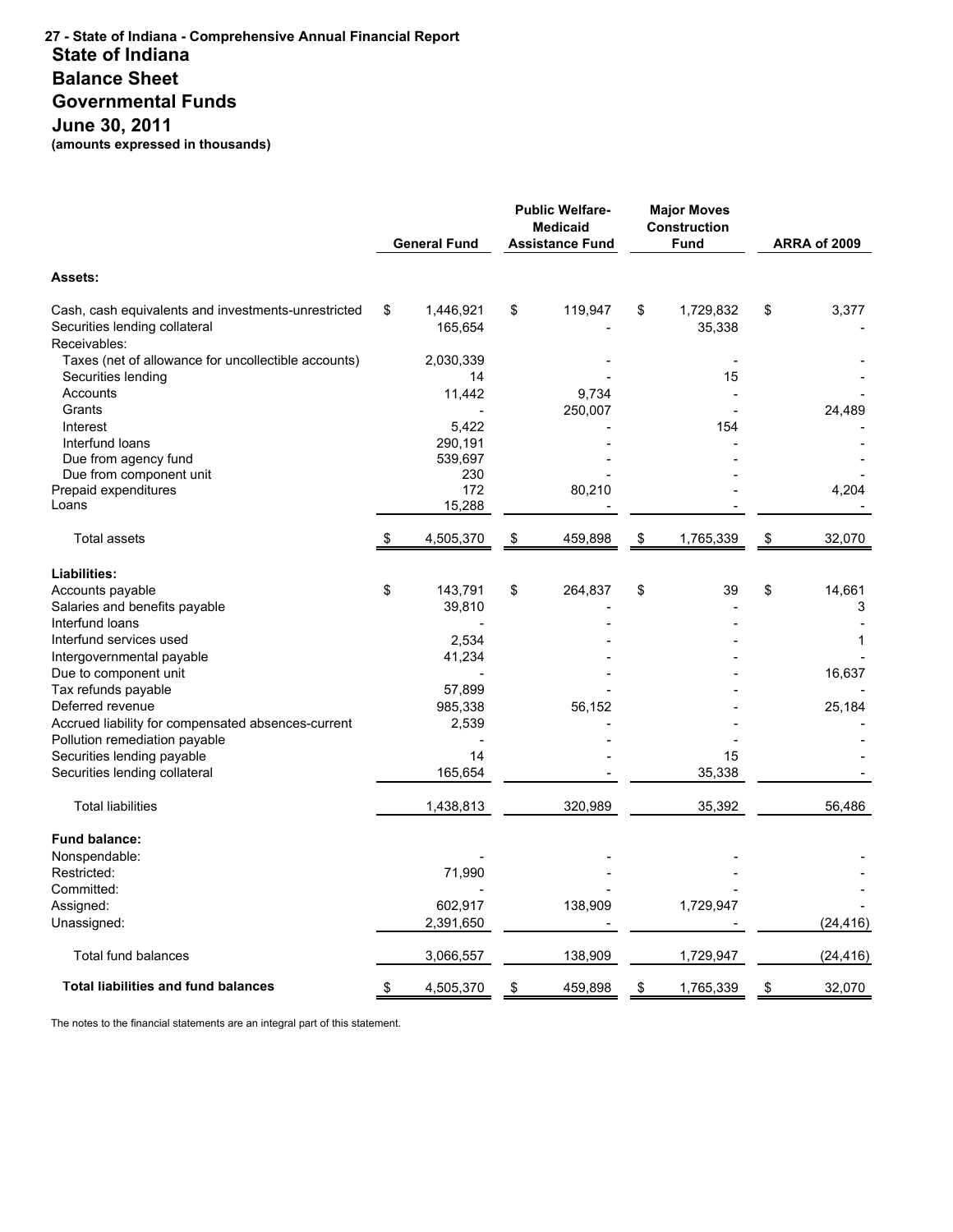| <b>US Department</b><br>of Health &<br><b>US Department</b> |                   |    | Non-Major<br>Governmental |                 |                  |
|-------------------------------------------------------------|-------------------|----|---------------------------|-----------------|------------------|
|                                                             | of Transportation |    | <b>Human Services</b>     | <b>Funds</b>    | <b>Total</b>     |
|                                                             |                   |    |                           |                 |                  |
| \$                                                          | 130,257           | \$ |                           | \$<br>2,984,594 | \$<br>6,414,928  |
|                                                             |                   |    |                           | 83,939          | 284,931          |
|                                                             |                   |    |                           | 191,425         | 2,221,764        |
|                                                             |                   |    |                           | 3               | 32               |
|                                                             | 541               |    |                           | 40,124          | 61,841           |
|                                                             | 71,203            |    | 239,784                   | 210,268         | 795,751          |
|                                                             |                   |    |                           | 201             | 5,777            |
|                                                             |                   |    |                           |                 | 290,191          |
|                                                             |                   |    |                           |                 | 539,697          |
|                                                             |                   |    |                           | 6,011           | 6,241            |
|                                                             | 13                |    | 3                         | 120             | 84,722           |
|                                                             |                   |    |                           | 409,778         | 425,066          |
| \$                                                          | 202,014           | \$ | 239,787                   | \$<br>3,926,463 | \$<br>11,130,941 |
|                                                             |                   |    |                           |                 |                  |
| \$                                                          | 110,068           | \$ | 62,685                    | 200,331         | \$<br>796,412    |
|                                                             | 46                |    | 6,391                     | 36,284          | 82,534           |
|                                                             |                   |    | 123,185                   | 167,006         | 290,191          |
|                                                             | 6                 |    | 1,301                     | 2,867           | 6,709            |
|                                                             |                   |    |                           | 106,318         | 147,552          |
|                                                             |                   |    |                           |                 | 16,637           |
|                                                             |                   |    |                           | 9,629           | 67,528           |
|                                                             |                   |    |                           | 204,849         | 1,271,523        |
|                                                             |                   |    | 367                       | 2,737           | 5,643            |
|                                                             |                   |    |                           | 3               | 3                |
|                                                             |                   |    |                           | 3               | 32               |
|                                                             |                   |    |                           | 83,939          | 284,931          |
|                                                             | 110,120           |    | 193,929                   | 813,966         | 2,969,695        |
|                                                             |                   |    |                           |                 |                  |
|                                                             |                   |    |                           | 501,125         | 501,125          |
|                                                             |                   |    |                           |                 | 71,990           |
|                                                             |                   |    |                           | 569,870         | 569,870          |
|                                                             | 91,894            |    | 45,858                    | 2,264,879       | 4,874,404        |
|                                                             |                   |    |                           | (223, 377)      | 2,143,857        |
|                                                             | 91,894            |    | 45,858                    | 3,112,497       | 8,161,246        |
| \$                                                          | 202,014           | \$ | 239,787                   | \$<br>3,926,463 | \$<br>11,130,941 |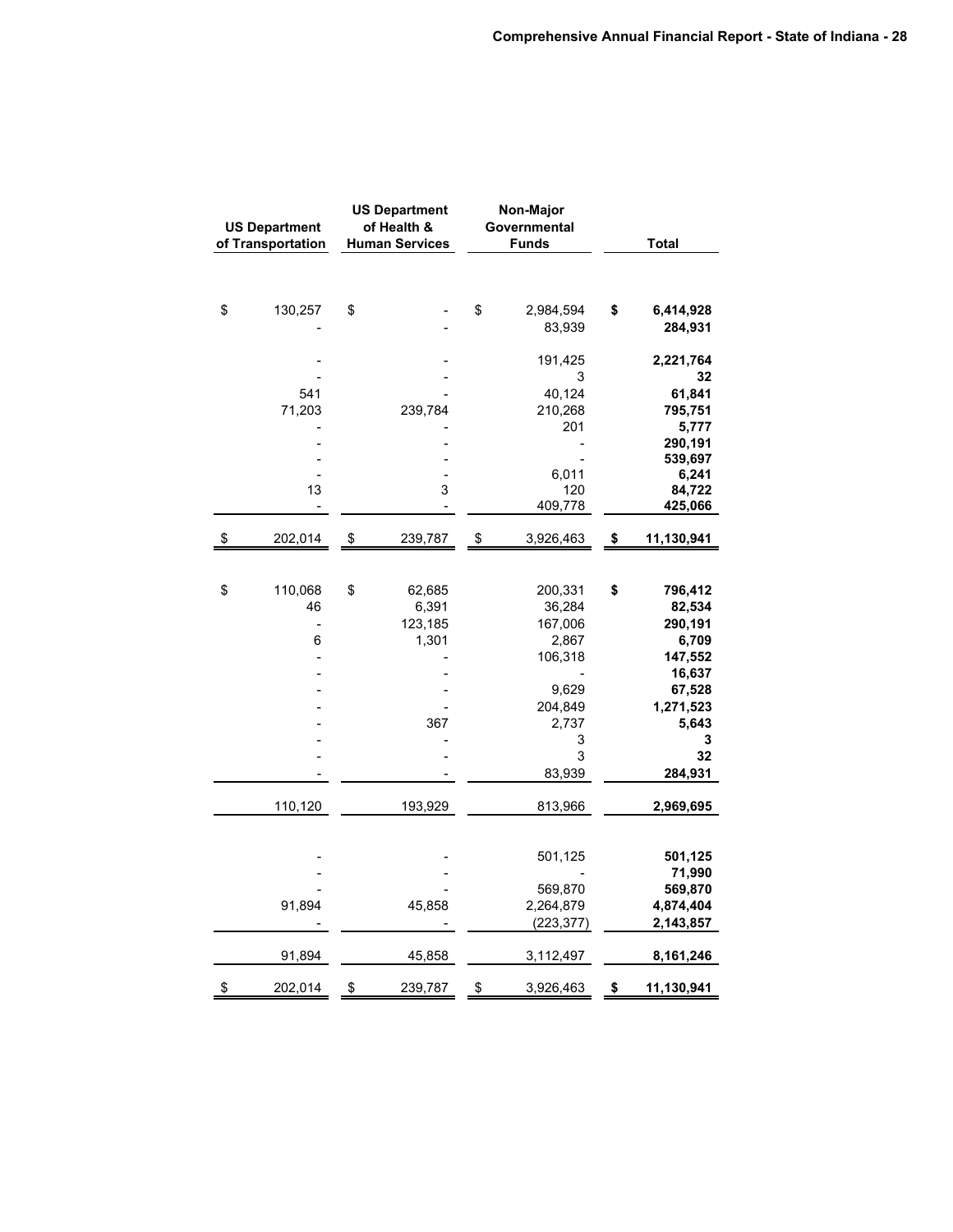#### **State of Indiana Reconciliation of the Governmental Funds Balance Sheet to the Statement of Net Assets June 30, 2011**

**(amounts expressed in thousands)**

| Total fund balances-governmental funds                                                                                                                                                                                                              |                                                                         | \$            | 8,161,246   |
|-----------------------------------------------------------------------------------------------------------------------------------------------------------------------------------------------------------------------------------------------------|-------------------------------------------------------------------------|---------------|-------------|
| Amounts reported for governmental activities in the statement of net assets are different<br>because:                                                                                                                                               |                                                                         |               |             |
| Capital assets used in governmental activities are not financial resources and<br>therefore are not reported in the funds. These assets consist of:                                                                                                 |                                                                         |               |             |
| Land<br>Infrastructure assets<br>Construction in progress<br>Property, plant, and equipment<br>Accumulated depreciation<br>Total capital assets, net of depreciation                                                                                | \$<br>1,623,509<br>8,239,152<br>1,773,709<br>2,033,109<br>(1, 173, 661) |               | 12,495,818  |
| The State's pension funds have net pension assets not reported as assets in the funds.                                                                                                                                                              |                                                                         |               | 86,621      |
| Some of the state's receivables will be collected after year-end but are not available soon<br>enough to pay for the current period's expenditures and therefore are deferred in the funds.                                                         |                                                                         |               |             |
| Taxes receivable<br>Accounts receivable<br>Some liabilities reported in the statement of net assets do not require the use of current                                                                                                               | 1,087,534<br>64,632                                                     |               | 1,152,166   |
| financial resources and therefore are not reported as expenditures in the funds.                                                                                                                                                                    |                                                                         |               |             |
| Accounts payable<br>Salaries, health, disability and benefits payable<br>Pollution remediation                                                                                                                                                      | (286, 292)<br>(1,608)<br>(30, 594)                                      |               | (318, 494)  |
| Internal service funds are used by management to charge the costs of certain<br>activities to individual funds. The assets and liabilities of the internal service funds are<br>included in governmental activities in the statement of net assets. |                                                                         |               | 117,976     |
| Some liabilities are not due and payable in the current period and therefore are not reported<br>in the funds. Those liabilities consist of:                                                                                                        |                                                                         |               |             |
| Accrued liability for compensated absences<br>Other postemployment benefits<br>Loan from the Indiana Board for Depositories<br>Capital lease payable<br>Net pension obligations<br>Total long-term liabilities                                      | (131, 932)<br>(118, 229)<br>(50,000)<br>(1,216,934)<br>(1,065,925)      |               | (2,583,020) |
| Net assets of governmental activities                                                                                                                                                                                                               |                                                                         | $\rightarrow$ | 19,112,313  |
|                                                                                                                                                                                                                                                     |                                                                         |               |             |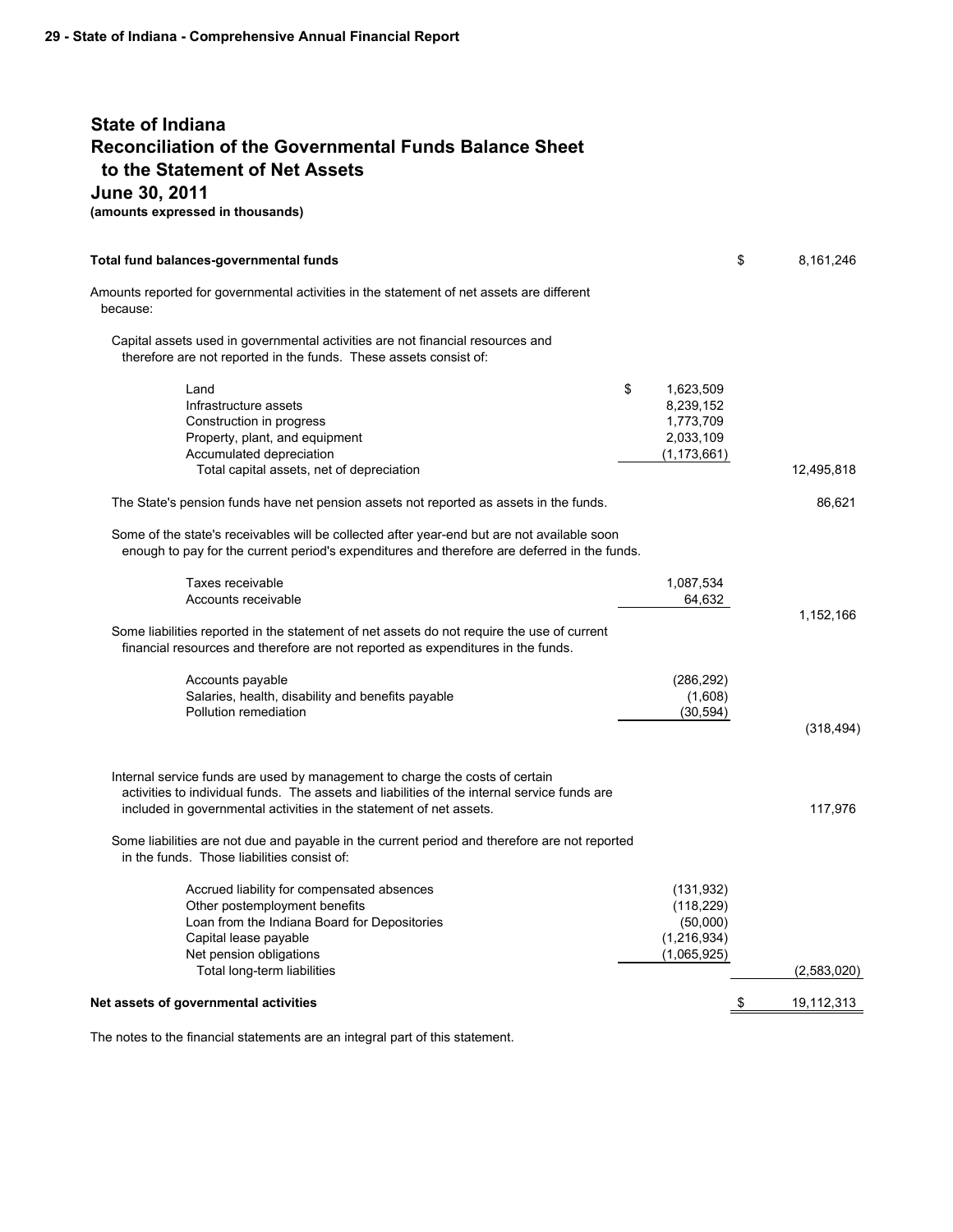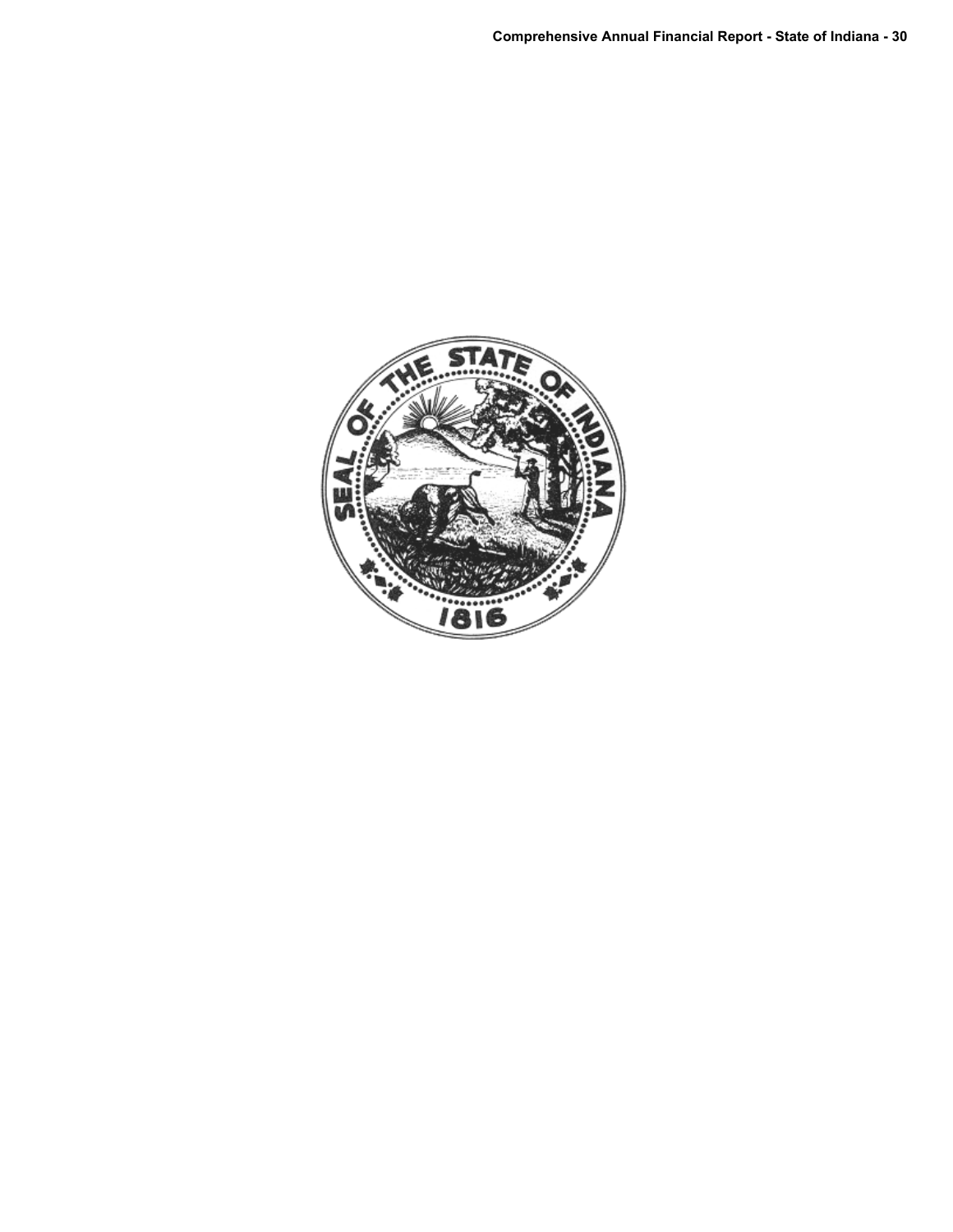#### **State of Indiana Statement of Revenues, Expenditures, and Changes in Fund Balances Governmental Funds For the Year Ended June 30, 2011**

**(amounts expressed in thousands)**

|                                              | <b>General Fund</b> | <b>Public Welfare-</b><br><b>Medicaid</b><br><b>Assistance Fund</b> | <b>Major Moves</b><br>Construction<br><b>Fund</b> | ARRA of 2009 |
|----------------------------------------------|---------------------|---------------------------------------------------------------------|---------------------------------------------------|--------------|
| Revenues:                                    |                     |                                                                     |                                                   |              |
| Taxes:                                       |                     |                                                                     |                                                   |              |
| Income                                       | \$<br>5,464,957     | \$                                                                  | \$                                                | \$           |
| Sales                                        | 6,257,133           |                                                                     |                                                   |              |
| Fuels                                        |                     |                                                                     |                                                   |              |
| Gaming                                       | 90,674              |                                                                     |                                                   |              |
| Unemployment                                 |                     |                                                                     |                                                   | 1            |
| Inheritance                                  | 160,912             |                                                                     |                                                   |              |
| Alcohol and tobacco                          | 282,549             |                                                                     |                                                   |              |
| Insurance                                    | 185,858             |                                                                     |                                                   |              |
| <b>Financial Institutions</b>                |                     |                                                                     |                                                   |              |
| Other                                        | 229,423             |                                                                     |                                                   |              |
| <b>Total taxes</b>                           | 12,671,506          |                                                                     |                                                   | $\mathbf{1}$ |
| Current service charges                      | 221,268             | 125,828                                                             |                                                   | 252          |
| Investment income                            | 22,521              |                                                                     | 113,865                                           |              |
| Sales/rents                                  | 1,094               |                                                                     |                                                   |              |
| Grants                                       | 49,451              | 4,467,201                                                           |                                                   | 1,097,645    |
| Other                                        | 34,189              | 4                                                                   |                                                   |              |
| <b>Total revenues</b>                        | 13,000,029          | 4,593,033                                                           | 113,865                                           | 1,097,898    |
| <b>Expenditures:</b>                         |                     |                                                                     |                                                   |              |
| Current:                                     |                     |                                                                     |                                                   |              |
| General government                           | 957,408             |                                                                     |                                                   | 320,833      |
| Public safety                                | 671,302             |                                                                     |                                                   | 14,690       |
| Health                                       | 46,841              |                                                                     |                                                   | 10,653       |
| Welfare                                      | 641,873             | 5,958,202                                                           |                                                   | 306,195      |
| Conservation, culture and development        | 74,116              |                                                                     |                                                   | 44,675       |
| Education                                    | 8,710,221           |                                                                     |                                                   | 172,781      |
| Transportation                               | 1,970               |                                                                     | 40,609                                            | 268,470      |
| Total expenditures                           | 11,103,731          | 5,958,202                                                           | 40,609                                            | 1,138,297    |
| Excess (deficiency) of revenues over (under) |                     |                                                                     |                                                   |              |
| expenditures                                 | 1,896,298           | (1,365,169)                                                         | 73,256                                            | (40, 399)    |
| Other financing sources (uses):              |                     |                                                                     |                                                   |              |
| Transfers in                                 | 1,731,406           | 2,040,353                                                           | 124,158                                           | 885          |
| Transfers (out)                              | (3,078,812)         | (560, 830)                                                          | (521, 785)                                        | (397)        |
| Proceeds from capital lease                  |                     |                                                                     |                                                   |              |
| Total other financing sources (uses)         | (1, 347, 406)       | 1,479,523                                                           | (397, 627)                                        | 488          |
| Net change in fund balances                  | 548,892             | 114,354                                                             | (324, 371)                                        | (39, 911)    |
| Fund Balance July 1, as restated             | 2,517,665           | 24,555                                                              | 2,054,318                                         | 15,495       |
| Fund Balance June 30                         | 3,066,557           | 138,909                                                             | 1,729,947                                         | (24,416)     |
|                                              |                     |                                                                     |                                                   |              |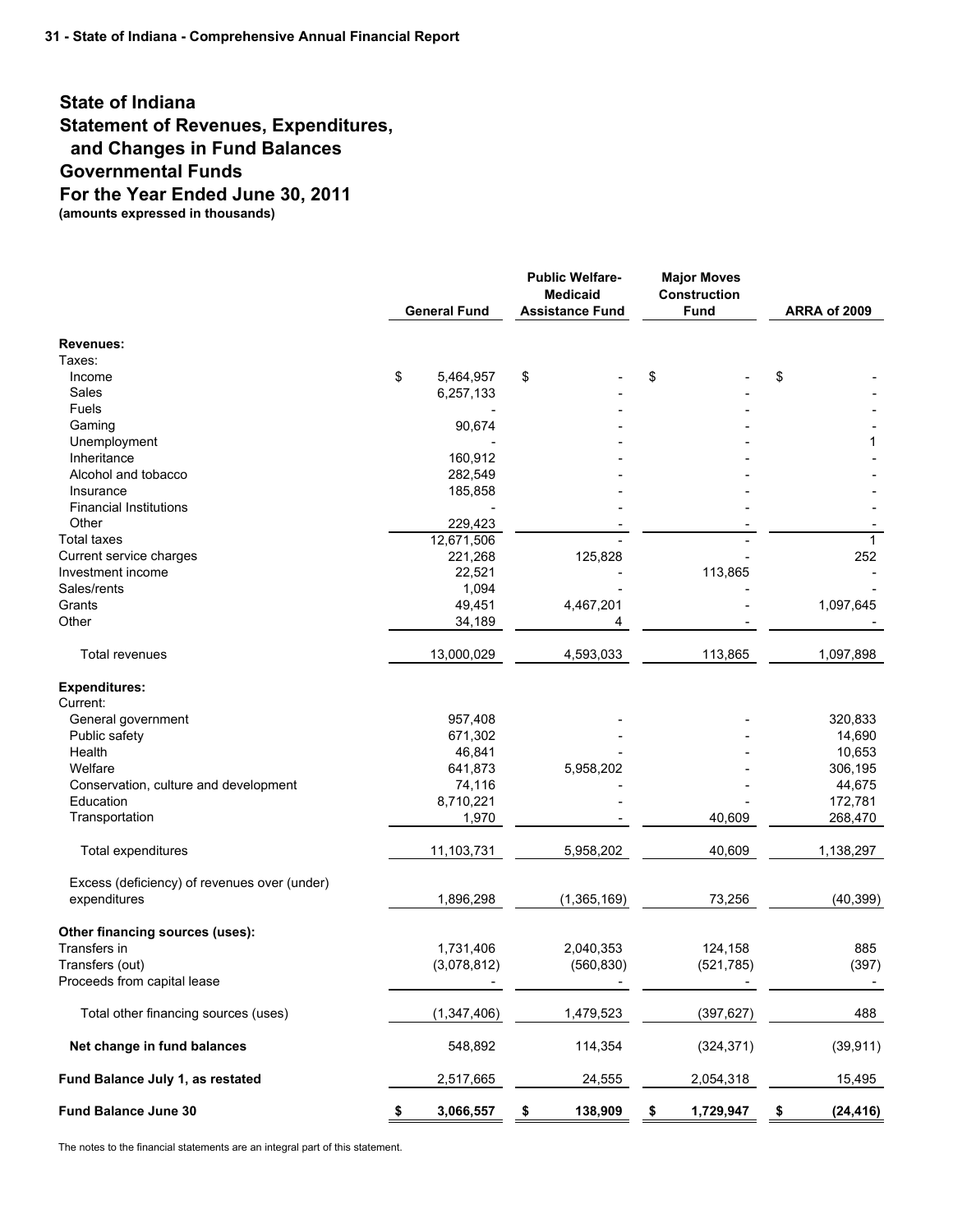| <b>US Department</b> | of Transportation |            | <b>US Department</b><br>Non-Major<br>of Health &<br>Governmental<br><b>Human Services</b><br><b>Funds</b> |             |    |              |
|----------------------|-------------------|------------|-----------------------------------------------------------------------------------------------------------|-------------|----|--------------|
|                      |                   |            |                                                                                                           |             |    | <b>Total</b> |
|                      |                   |            |                                                                                                           |             |    |              |
| \$                   |                   | \$         | \$                                                                                                        | 6,261       | \$ | 5,471,218    |
|                      |                   |            |                                                                                                           | 51,223      |    | 6,308,356    |
|                      |                   |            |                                                                                                           | 747,569     |    | 747,569      |
|                      |                   |            |                                                                                                           | 813,749     |    | 904,423      |
|                      |                   |            |                                                                                                           | 319         |    | 320          |
|                      |                   |            |                                                                                                           |             |    | 160,912      |
|                      |                   |            |                                                                                                           | 181,062     |    | 463,611      |
|                      |                   |            |                                                                                                           | 4,090       |    | 189,948      |
|                      |                   |            |                                                                                                           | 56,726      |    | 56,726       |
|                      |                   |            |                                                                                                           | 21,414      |    | 250,837      |
|                      |                   |            |                                                                                                           | 1,882,413   |    | 14,553,920   |
| 183                  |                   | 744        |                                                                                                           | 1,112,064   |    | 1,460,339    |
|                      |                   |            |                                                                                                           | 34,444      |    | 170,830      |
|                      |                   | 7          |                                                                                                           | 18,163      |    | 19,264       |
| 881,997              |                   | 1,232,670  |                                                                                                           | 3,054,813   |    | 10,783,777   |
|                      | 11                |            |                                                                                                           |             |    | 95,156       |
|                      |                   | 4,067      |                                                                                                           | 56,885      |    |              |
|                      |                   |            |                                                                                                           |             |    | 27,083,286   |
| 882,191              |                   | 1,237,488  |                                                                                                           | 6,158,782   |    |              |
|                      |                   |            |                                                                                                           |             |    |              |
|                      |                   |            |                                                                                                           |             |    |              |
| 505                  |                   | 11,946     |                                                                                                           |             |    |              |
| 20,919               |                   |            |                                                                                                           | 840,413     |    | 2,131,105    |
|                      |                   | 4,931      |                                                                                                           | 637,156     |    | 1,348,998    |
|                      |                   | 141,707    |                                                                                                           | 146,351     |    | 345,552      |
|                      |                   | 1,255,885  |                                                                                                           | 1,745,986   |    | 9,908,141    |
| 1,423                |                   |            |                                                                                                           | 463,059     |    | 583,273      |
|                      |                   | 1,564      |                                                                                                           | 1,230,507   |    | 10,115,073   |
| 1,002,754            |                   |            |                                                                                                           | 983,451     |    | 2,297,254    |
| 1,025,601            |                   | 1,416,033  |                                                                                                           | 6,046,923   |    | 26,729,396   |
|                      |                   |            |                                                                                                           |             |    |              |
|                      |                   |            |                                                                                                           |             |    |              |
| (143, 410)           |                   | (178, 545) |                                                                                                           | 111,859     |    | 353,890      |
|                      |                   |            |                                                                                                           |             |    |              |
|                      |                   |            |                                                                                                           |             |    |              |
| 394,715              |                   | 374,005    |                                                                                                           | 2,284,509   |    | 6,950,031    |
| (7,898)              |                   | (60, 587)  |                                                                                                           | (2,717,104) |    | (6,947,413)  |
|                      |                   | 54         |                                                                                                           | 2,941       |    | 2,995        |
|                      |                   |            |                                                                                                           |             |    |              |
| 386,817              |                   | 313,472    |                                                                                                           | (429, 654)  |    | 5,613        |
|                      |                   |            |                                                                                                           |             |    |              |
| 243,407              |                   | 134,927    |                                                                                                           | (317, 795)  |    | 359,503      |
|                      |                   |            |                                                                                                           |             |    |              |
| (151,513)            |                   | (89,069)   |                                                                                                           | 3,430,292   |    | 7,801,743    |
|                      |                   |            |                                                                                                           |             |    |              |
| 91,894               |                   | 45,858     | \$                                                                                                        | 3,112,497   |    | 8,161,246    |
|                      |                   |            |                                                                                                           |             |    |              |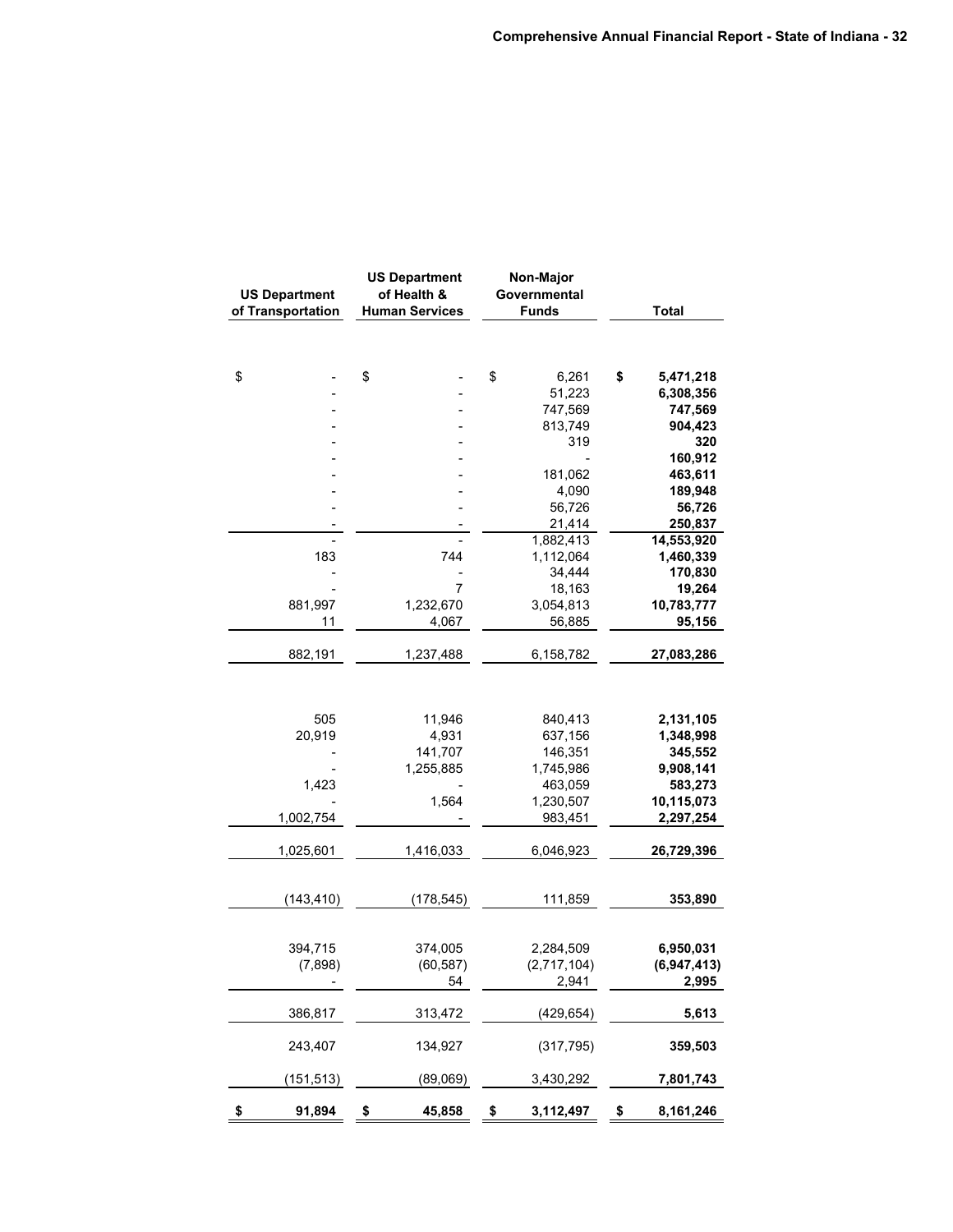#### **State of Indiana Reconciliation of the Statement of Revenues, Expenditures, and Changes in Fund Balances of Governmental Funds to the Statement of Activities For the Year Ended June 30, 2011 (amounts expressed in thousands)**

| Net change in fund balances-total governmental funds                                                                                                                                                                                                                                                                                                | \$<br>359,503              |
|-----------------------------------------------------------------------------------------------------------------------------------------------------------------------------------------------------------------------------------------------------------------------------------------------------------------------------------------------------|----------------------------|
| Amounts reported for governmental activities in the statement of activities are<br>different because:                                                                                                                                                                                                                                               |                            |
| Governmental funds report net capital outlays for infrastructure as expenditures.<br>However in the statement of activities these outlays are capitalized and<br>under the modified approach not depreciated. This is the amount of the net<br>capital outlays for infrastructure under the modified approach in the current<br>period.             | 584,920                    |
| Governmental funds report net capital outlays as expenditures. However in the<br>statement of activities the cost of those assets is allocated over their estimated<br>useful lives and reported as depreciation expense. This is the amount by which<br>net capital outlays (\$132,177) exceeds depreciation of \$71,874 in the<br>current period. | (60, 303)                  |
| Revenues in the statement of activities that do not provide current financial<br>resources are not reported as revenues in the funds.<br>Tax revenue                                                                                                                                                                                                | 377,201                    |
| Non-tax revenue                                                                                                                                                                                                                                                                                                                                     | (3, 146)                   |
| Expenses reported in the statement of activities that do not require the use<br>of current financial resources are not reported as expenditures in the funds.<br>Operating expenses<br>Statutory expenses<br>Amounts due to component units                                                                                                         | 11,648<br>10,000<br>44,293 |
| The change in net pension assets and net pension obligations do not provide or<br>require the use of current financial resources:<br>Increase in net pension assets<br>Decrease in net pension obligations                                                                                                                                          | (5, 145)<br>(117, 844)     |
| The change in other postemployment benefits do not provide or<br>require the use of current financial resources.                                                                                                                                                                                                                                    | (5,824)                    |
| Internal service funds are used by management to charge the costs of certain<br>activities, such as insurance, data processing, telecommunications, fleet<br>management, and printing, to individual funds. The net revenue (expense) of<br>internal service funds is reported with governmental activities.                                        | 4,196                      |
| Change in net assets of governmental activities.                                                                                                                                                                                                                                                                                                    | 1,199,499                  |
|                                                                                                                                                                                                                                                                                                                                                     |                            |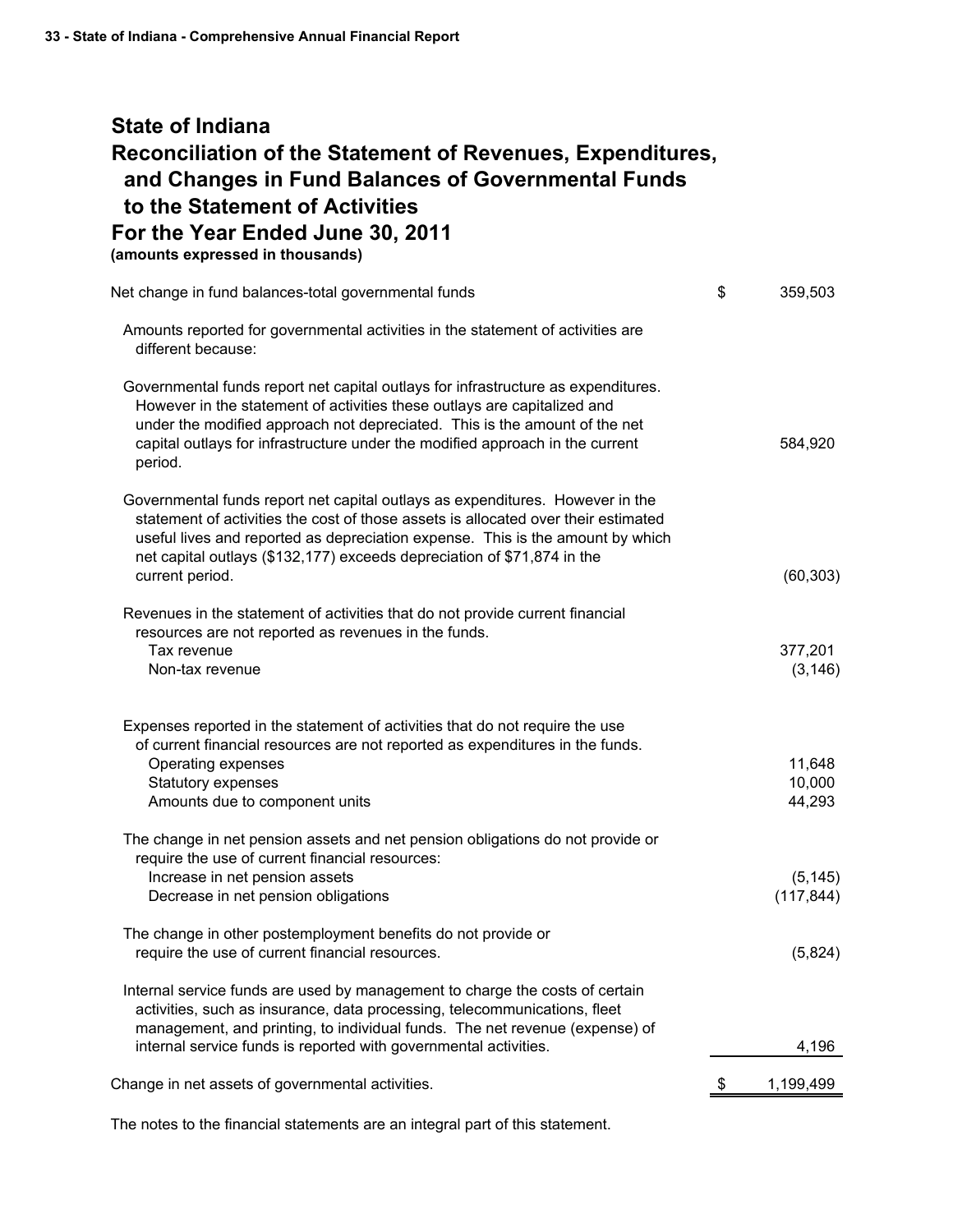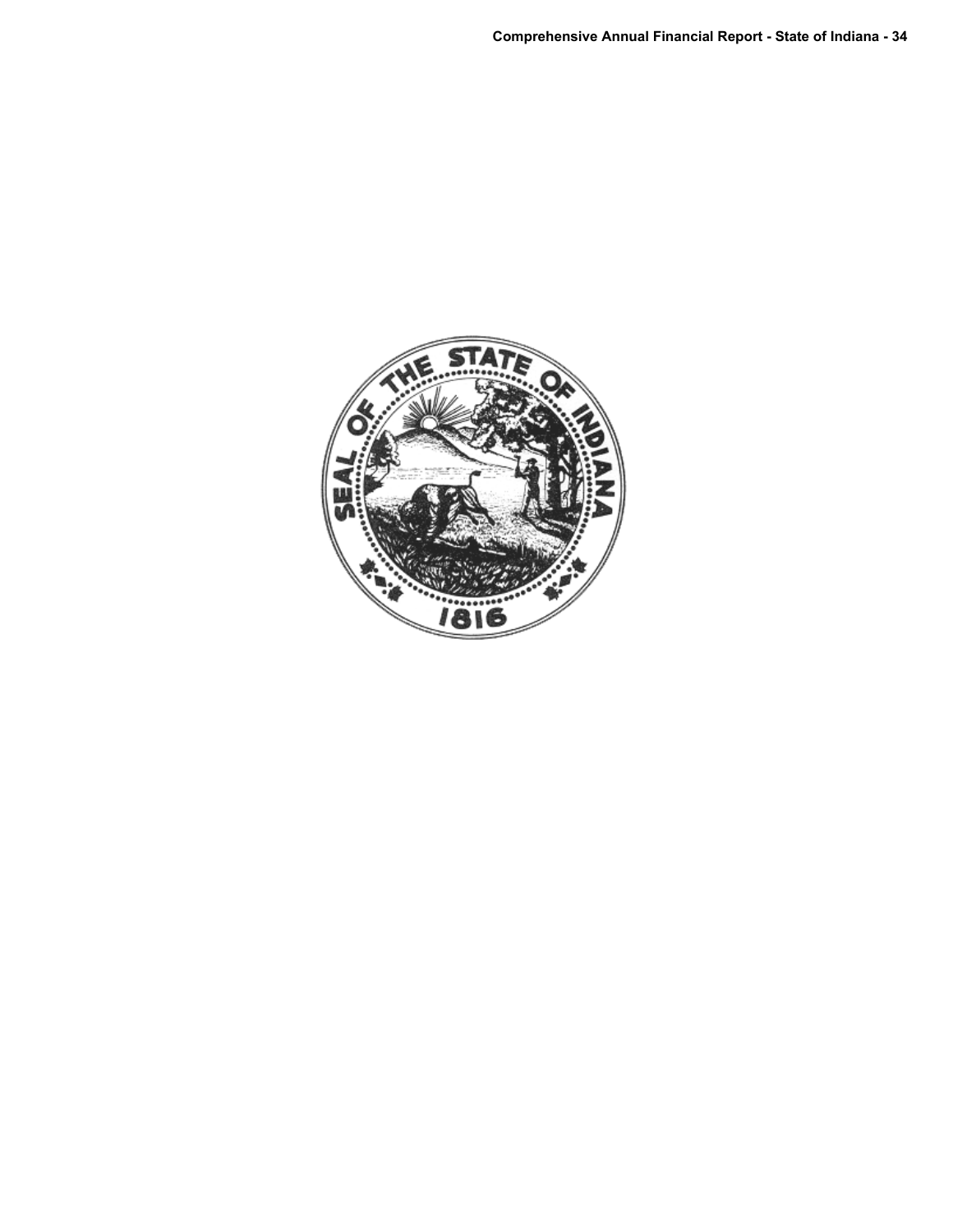# **State of Indiana Statement of Fund Net Assets Proprietary Funds June 30, 2011**

**(amounts expressed in thousands)**

|                                                                                  | Unemployment<br><b>Compensation Fund</b> | <b>Non-Major Enterprise</b><br><b>Funds</b> | Total             | <b>Internal Service</b><br><b>Funds</b> |
|----------------------------------------------------------------------------------|------------------------------------------|---------------------------------------------|-------------------|-----------------------------------------|
| <b>Assets</b>                                                                    |                                          |                                             |                   |                                         |
| Current assets:                                                                  |                                          |                                             |                   |                                         |
| Cash, cash equivalents and investments - unrestricted<br>Receivables:            | \$<br>55,464                             | \$<br>72,091                                | \$<br>127,555     | \$<br>130,086                           |
| Accounts                                                                         | 84,826                                   | 853                                         | 85,679            | 22,457                                  |
| Interest                                                                         |                                          | 612                                         | 612               |                                         |
| Grants                                                                           | 3,463                                    |                                             | 3,463             |                                         |
| Interfund services provided                                                      |                                          |                                             |                   | 6,709                                   |
| Inventory                                                                        |                                          | 552                                         | 552               | 4,423                                   |
| Prepaid expenses                                                                 |                                          | 75                                          | 75                |                                         |
| Total current assets                                                             | 143,753                                  | 74,183                                      | 217,936           | 163,675                                 |
| Noncurrent assets:                                                               |                                          |                                             |                   |                                         |
| Capital assets:                                                                  |                                          |                                             |                   |                                         |
| Property, plant, and equipment                                                   |                                          | 410                                         | 410               | 65,261                                  |
| Less accumulated depreciation                                                    |                                          | (326)                                       | (326)             | (44, 882)                               |
| Total capital assets, net of depreciation                                        |                                          | 84                                          | 84                | 20,379                                  |
| Total noncurrent assets                                                          |                                          | 84                                          | 84                | 20,379                                  |
| <b>Total assets</b>                                                              | 143,753                                  | 74,267                                      | 218,020           | 184,054                                 |
| <b>Liabilities</b>                                                               |                                          |                                             |                   |                                         |
| Current liabilities:                                                             |                                          |                                             |                   |                                         |
| Accounts payable                                                                 |                                          | 551                                         | 551               | 8,230                                   |
| Claims payable                                                                   |                                          | 3,702                                       | 3,702             |                                         |
| Salaries and benefits payable                                                    |                                          | 472                                         | 472               | 1,943                                   |
| Capital lease payable                                                            |                                          |                                             |                   | 306<br>43,020                           |
| Health/disability benefits payable<br>Accrued liability for compensated absences |                                          | 203                                         | 203               | 2,273                                   |
| Due to federal government (net)                                                  | 1,868,813                                |                                             | 1,868,813         |                                         |
| Deferred revenue                                                                 |                                          | 4,614                                       | 4,614             | 310                                     |
| <b>Other liabilities</b>                                                         |                                          | 491                                         | 491               |                                         |
| <b>Total current liabilities</b>                                                 | 1,868,813                                | 10,033                                      | 1,878,846         | 56,082                                  |
|                                                                                  |                                          |                                             |                   |                                         |
| Noncurrent liabilities:                                                          |                                          |                                             |                   |                                         |
| Accrued liability for compensated absences                                       |                                          | 269                                         | 269               | 1,924<br>8,072                          |
| Capital lease payable<br>Claims payable                                          |                                          | 29,361                                      | 29,361            |                                         |
|                                                                                  |                                          |                                             |                   |                                         |
| Total noncurrent liabilities                                                     |                                          | 29,630                                      | 29,630            | 9.996                                   |
| <b>Total liabilities</b>                                                         | 1,868,813                                | 39,663                                      | 1,908,476         | 66,078                                  |
| <b>Net assets</b>                                                                |                                          |                                             |                   |                                         |
| Invested in capital assets net of related debt                                   |                                          | 84                                          | 84                | 12,001                                  |
| Unrestricted                                                                     | (1,725,060)                              | 34,520                                      | (1,690,540)       | 105,975                                 |
| <b>Total net assets</b>                                                          | \$<br>(1,725,060)                        | \$<br>34,604                                | \$<br>(1,690,456) | \$<br>117,976                           |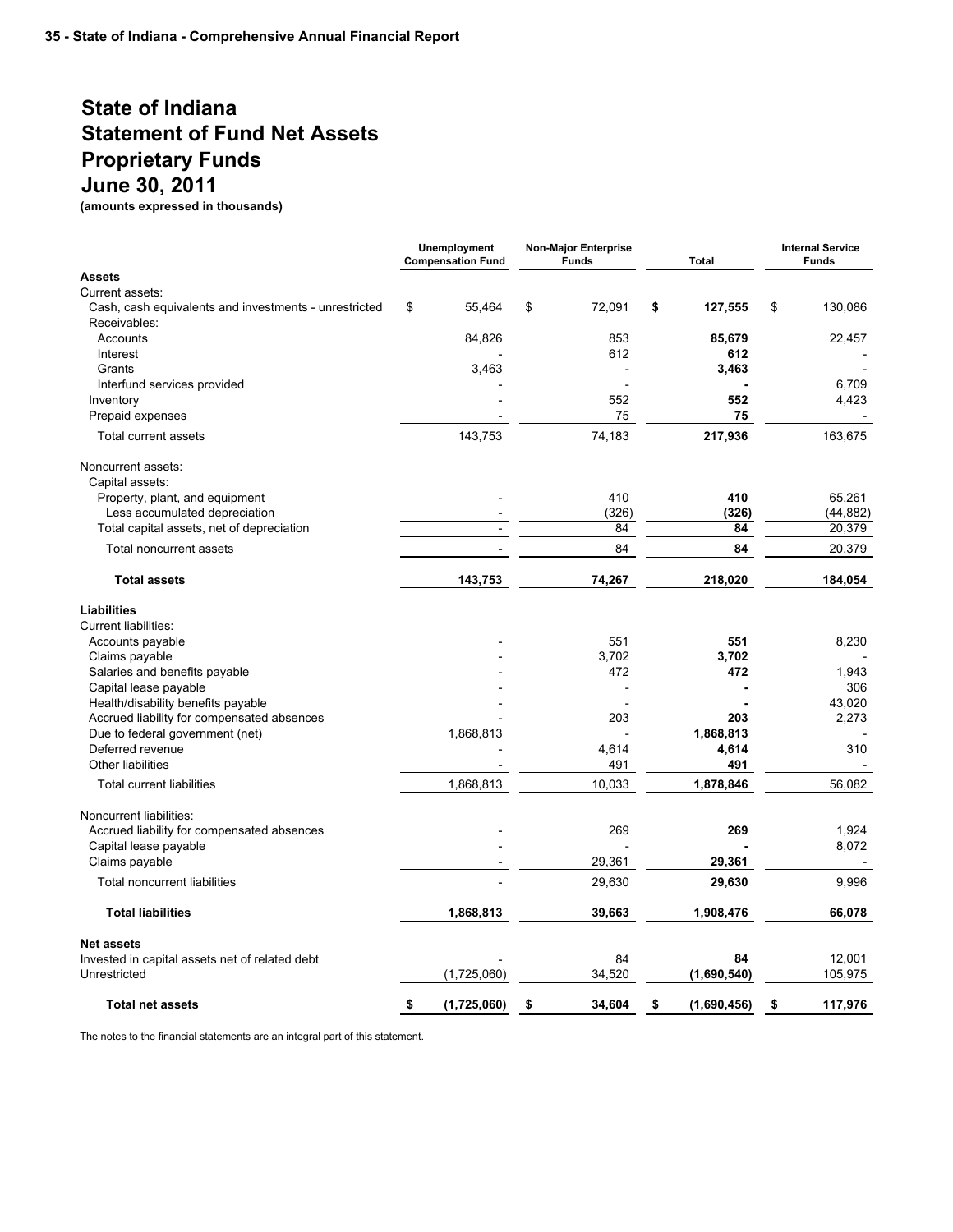### **State of Indiana Statement of Revenues, Expenses and Changes in Fund Net Assets Proprietary Funds For the Fiscal Year Ended June 30, 2011**

**(amounts expressed in thousands)**

|                                           | <b>Unemployment</b><br><b>Compensation Fund</b> | Non-Major Enterprise<br><b>Funds</b> | <b>Total</b>      | <b>Internal Service</b><br><b>Funds</b> |
|-------------------------------------------|-------------------------------------------------|--------------------------------------|-------------------|-----------------------------------------|
| <b>Operating revenues:</b>                |                                                 |                                      |                   |                                         |
| Sales/rents/premiums                      | \$                                              | \$<br>25,941                         | 25,941<br>\$      | 490,621<br>\$                           |
| <b>Employer contributions</b>             | 1,628,446                                       |                                      | 1,628,446         |                                         |
| Charges for services                      |                                                 |                                      |                   | 8,249                                   |
| Federal revenues                          | 1,479,968                                       |                                      | 1,479,968         |                                         |
| Other                                     |                                                 | 162                                  | 162               | 148                                     |
| Total operating revenues                  | 3,108,414                                       | 26,103                               | 3,134,517         | 499,018                                 |
| Cost of sales                             |                                                 | 4,113                                | 4,113             | 21,079                                  |
| Gross margin                              | 3,108,414                                       | 21,990                               | 3,130,404         | 477,939                                 |
| <b>Operating expenses:</b>                |                                                 |                                      |                   |                                         |
| General and administrative expense        | 857                                             | 17,145                               | 18,002            | 139,225                                 |
| Claims expense                            |                                                 | 1,855                                | 1,855             |                                         |
| Health / disability benefit payments      |                                                 |                                      |                   | 326,599                                 |
| Unemployment compensation benefits        | 3,204,437                                       |                                      | 3,204,437         |                                         |
| Depreciation and amortization             |                                                 | 33                                   | 33                | 7,187                                   |
| Other                                     | 12,255                                          | 21                                   | 12,276            | 52                                      |
| Total operating expenses                  | 3,217,549                                       | 19,054                               | 3,236,603         | 473,063                                 |
| Operating income (loss)                   | (109, 135)                                      | 2,936                                | (106, 199)        | 4,876                                   |
| Nonoperating revenues (expenses):         |                                                 |                                      |                   |                                         |
| Interest and other investment income      |                                                 | 1,750                                | 1,750             | 1                                       |
| Interest and other investment expense     | (10)                                            |                                      | (10)              | (796)                                   |
| Gain (Loss) on disposition of assets      |                                                 |                                      |                   | (13)                                    |
| Federal grants                            | 16,711                                          |                                      | 16,711            |                                         |
| Other                                     |                                                 | 10,000                               | 10,000            | (18)                                    |
| Total nonoperating revenues (expenses)    | 16,701                                          | 11,750                               | 28,451            | (826)                                   |
| Income before contributions and transfers | (92, 434)                                       | 14,686                               | (77, 748)         | 4,050                                   |
| Capital contributions                     |                                                 |                                      |                   | 146                                     |
| Transfers in                              |                                                 |                                      |                   | 24,564                                  |
| Transfers (out)                           |                                                 | (2,618)                              | (2,618)           | (24, 564)                               |
| Change in net assets                      | (92, 434)                                       | 12,068                               | (80, 366)         | 4,196                                   |
| Total net assets, July 1, as restated     | (1,632,626)                                     | 22,536                               | (1,610,090)       | 113,780                                 |
| Total net assets, June 30                 | \$<br>(1,725,060)                               | \$<br>34,604                         | (1,690,456)<br>\$ | 117,976<br>\$                           |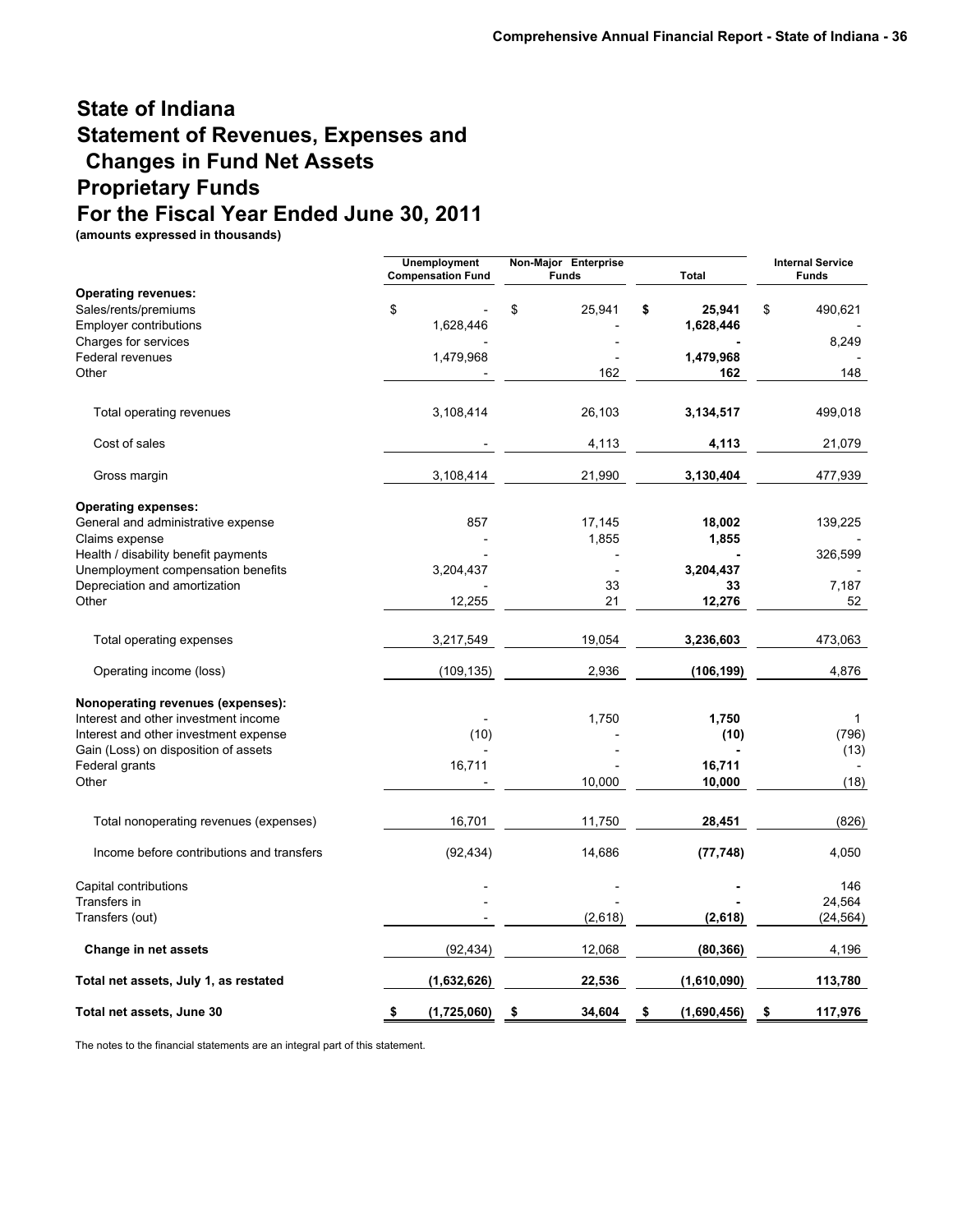# **State of Indiana Statement of Cash Flows Proprietary Funds For the Fiscal Year Ended June 30, 2011**

**(amounts expressed in thousands)**

|                                                                                                                    | <b>Unemployment</b><br>Compensation<br><b>Fund</b> | Non-Major<br><b>Enterprise Funds</b> | <b>Total</b>     | <b>Internal Service</b><br><b>Funds</b> |
|--------------------------------------------------------------------------------------------------------------------|----------------------------------------------------|--------------------------------------|------------------|-----------------------------------------|
| Cash flows from operating activities:                                                                              |                                                    |                                      |                  |                                         |
| Cash received from customers                                                                                       | \$<br>2,311,182                                    | \$<br>25,674                         | \$<br>2,336,856  | \$<br>502,056                           |
| Cash paid for general and administrative                                                                           | (13, 113)                                          | (17, 223)                            | (30, 336)        | (139, 074)                              |
| Cash paid for salary/health/disability benefit payments                                                            |                                                    |                                      |                  | (332, 159)                              |
| Cash paid to suppliers                                                                                             |                                                    | (4,099)                              | (4,099)          | (20, 912)                               |
| Cash paid for claims expense                                                                                       | (4, 138, 063)                                      | (4, 265)                             | (4, 142, 328)    |                                         |
| Net cash provided (used) by operating activities                                                                   | (1,839,994)                                        | 87                                   | (1,839,907)      | 9,911                                   |
| Cash flows from noncapital financing activities:                                                                   |                                                    |                                      |                  |                                         |
| Transfers in                                                                                                       |                                                    |                                      |                  | 24,564                                  |
| Transfers out                                                                                                      |                                                    | (2,618)                              | (2,618)          | (24, 564)                               |
| Loan from federal government                                                                                       | 2,646,627                                          |                                      | 2,646,627        |                                         |
| Repayment of loan from federal government                                                                          | (777, 814)                                         |                                      | (777, 814)       |                                         |
| Federal grants                                                                                                     | 14,699                                             |                                      | 14,699           |                                         |
| Other                                                                                                              |                                                    |                                      |                  | (18)                                    |
| Net cash provided (used) by noncapital financing activities                                                        | 1,883,512                                          | (2,618)                              | 1,880,894        | (18)                                    |
| Cash flows from capital and related financing activities:                                                          |                                                    |                                      |                  |                                         |
| Acquisition/construction of capital assets                                                                         |                                                    | (28)                                 | (28)             | (6,348)                                 |
| Proceeds from sale of assets                                                                                       |                                                    |                                      |                  | 318                                     |
| Principal payments -- capital leases                                                                               |                                                    |                                      |                  | (299)                                   |
| Interest paid                                                                                                      |                                                    |                                      |                  | (796)                                   |
| Net cash provided (used) by capital and related financing<br>activities                                            |                                                    |                                      |                  |                                         |
|                                                                                                                    |                                                    | (28)                                 | (28)             | (7, 125)                                |
| Cash flows from investing activities:                                                                              |                                                    |                                      |                  |                                         |
| Proceeds from sales of investments                                                                                 |                                                    | 9,006                                | 9,006            |                                         |
| Purchase of investments                                                                                            |                                                    | (9,880)                              | (9,880)          |                                         |
| Interest income (expense) on investments                                                                           | (10)                                               | 3,795                                | 3,785            | 1                                       |
| Net cash provided (used) by investing activities                                                                   | (10)                                               | 2,921                                | 2,911            | $\mathbf{1}$                            |
| Net increase (decrease) in cash and cash equivalents                                                               | 43,508                                             | 362                                  | 43,870           | 2,769                                   |
| Cash and cash equivalents, July 1                                                                                  | 11,956                                             | 4,873                                | 16,829           | 127,317                                 |
| Cash and cash equivalents, June 30                                                                                 | \$<br>55,464                                       | \$<br>5,235                          | \$<br>60,699     | \$<br>130,086                           |
|                                                                                                                    |                                                    |                                      |                  |                                         |
| Reconciliation of cash, cash equivalents and investments:<br>Cash and cash equivalents unrestricted at end of year | \$                                                 | \$                                   | \$               | \$<br>130,086                           |
| Investments unrestricted                                                                                           | 55,464                                             | 5,235<br>66,856                      | 60,699<br>66,856 |                                         |
|                                                                                                                    |                                                    |                                      |                  |                                         |
| Cash, cash equivalents and investments per balance sheet                                                           | \$<br>55,464                                       | \$<br>72,091                         | \$<br>127,555    | \$<br>130.086                           |
| Noncash investing, capital and financing activities:                                                               |                                                    |                                      |                  |                                         |
| Increase (Decrease) in fair value of investments                                                                   | \$                                                 | \$<br>(1,939)                        | \$<br>(1,939)    | \$                                      |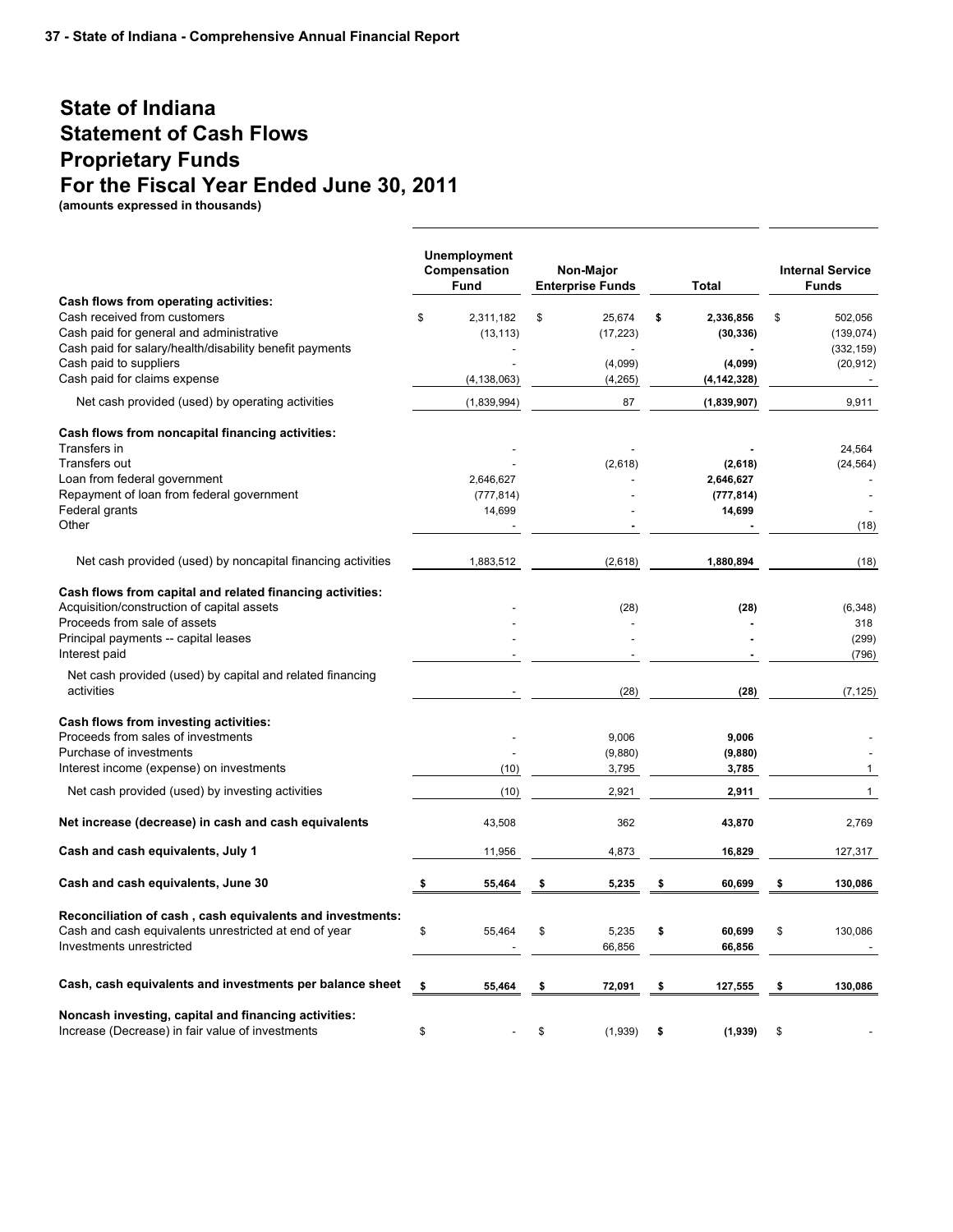### **State of Indiana Statement of Cash Flows Proprietary Funds For the Fiscal Year Ended June 30, 2011**

**(amounts expressed in thousands)**

|                                                                                            | <b>Unemployment</b><br>Compensation<br><b>Fund</b> |   | Non-Major<br><b>Enterprise Funds</b> | Total            |   | <b>Internal Service</b><br><b>Funds</b> |
|--------------------------------------------------------------------------------------------|----------------------------------------------------|---|--------------------------------------|------------------|---|-----------------------------------------|
| Reconciliation of operating income to net cash provided<br>(used) by operating activities: |                                                    |   |                                      |                  |   |                                         |
| Operating income (loss)                                                                    | \$<br>(109, 135)                                   | S | 2,936                                | \$<br>(106, 199) | S | 4,876                                   |
| Adjustments to reconcile operating income (loss) to net cash                               |                                                    |   |                                      |                  |   |                                         |
| provided (used) by operating activities:                                                   |                                                    |   |                                      |                  |   |                                         |
| Depreciation/amortization expense                                                          |                                                    |   | 33                                   | 33               |   | 7,187                                   |
| (Increase) decrease in receivables                                                         | (19, 418)                                          |   | (177)                                | (19, 595)        |   | (1,278)                                 |
| (Increase) decrease in interfund services provided                                         |                                                    |   |                                      |                  |   | 4,468                                   |
| (Increase) decrease in inventory                                                           |                                                    |   | 14                                   | 14               |   | 174                                     |
| (Increase) decrease in prepaid expenses                                                    |                                                    |   | 3                                    | 3                |   |                                         |
| Increase (decrease) in claims payable                                                      |                                                    |   | (2,409)                              | (2,409)          |   |                                         |
| Increase (decrease) in health and disability benefits payable                              |                                                    |   |                                      |                  |   | (5,698)                                 |
| Increase (decrease) in accounts payable                                                    | (1,711,441)                                        |   | 26                                   | (1,711,415)      |   | 447                                     |
| Increase (decrease) in deferred revenue                                                    |                                                    |   | (291)                                | (291)            |   | 15                                      |
| Increase (decrease) in salaries payable                                                    |                                                    |   | (43)                                 | (43)             |   | 157                                     |
| Increase (decrease) in compensated absences                                                |                                                    |   | (24)                                 | (24)             |   | (402)                                   |
| Increase (decrease) in other payables                                                      |                                                    |   | 19                                   | 19               |   | (35)                                    |
| Net cash provided (used) by operating activities                                           | (1,839,994)                                        |   | 87                                   | (1,839,907)      |   | 9,911                                   |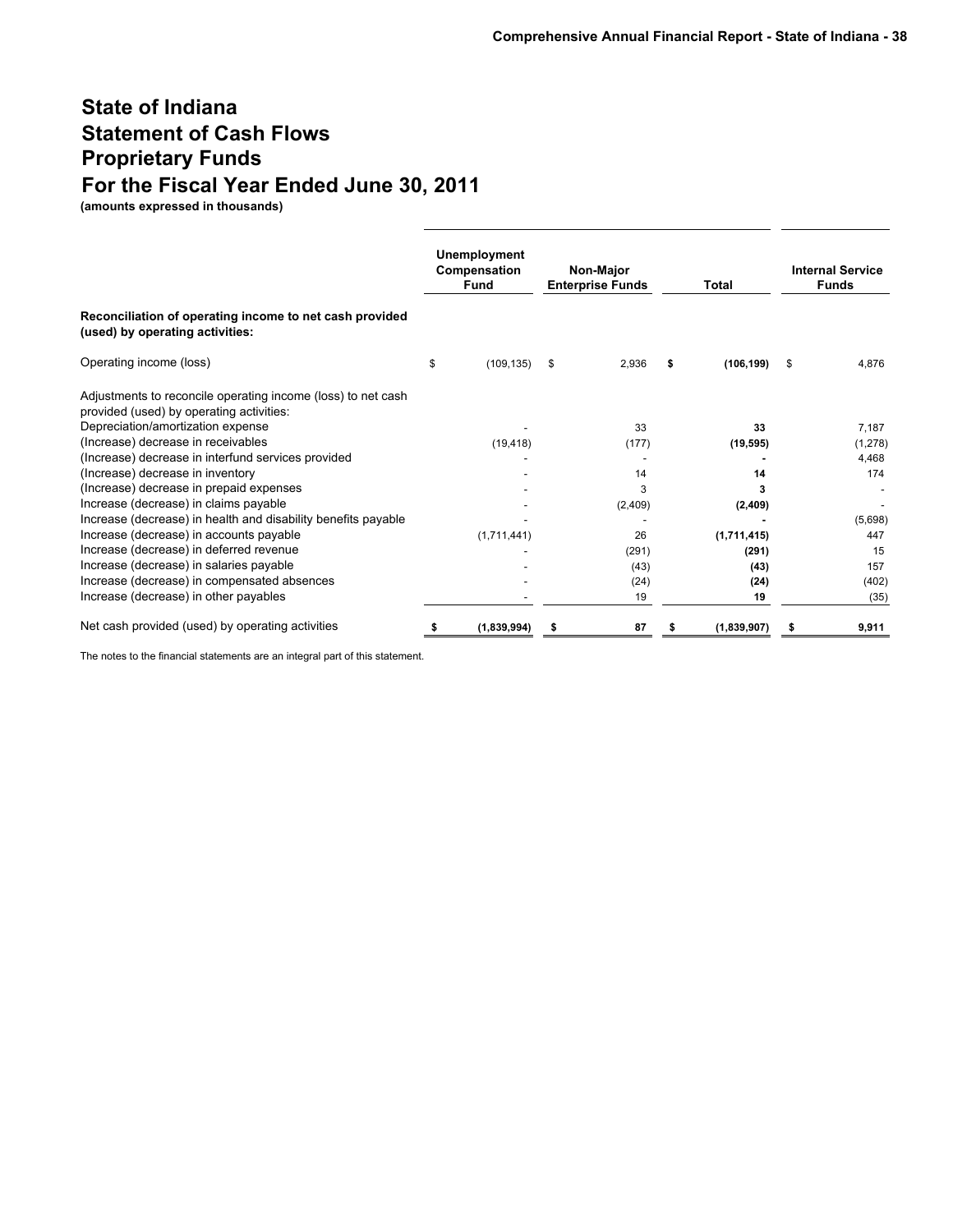#### **State of Indiana Statement of Fiduciary Net Assets Fiduciary Funds June 30, 2011 (amounts expressed in thousands)**

|                                                                                                     | <b>Pension and Other</b><br><b>Employee Benefit</b><br><b>Trust Funds</b> | <b>Private-Purpose</b><br><b>Trust Funds</b> |                          | <b>Investment Trust</b><br>Fund | <b>Agency Funds</b>    |
|-----------------------------------------------------------------------------------------------------|---------------------------------------------------------------------------|----------------------------------------------|--------------------------|---------------------------------|------------------------|
| Assets:                                                                                             |                                                                           |                                              |                          |                                 |                        |
| Cash, cash equivalents and non-pension investments<br>Securities lending collateral<br>Receivables: | \$<br>2,871,305<br>1,106                                                  | \$                                           | 39,771                   | \$<br>3,858                     | \$<br>348,336<br>1,030 |
| Taxes                                                                                               |                                                                           |                                              | 4,452                    |                                 | 15,035                 |
| Contributions                                                                                       | 203,574                                                                   |                                              |                          |                                 |                        |
| Interest                                                                                            | 83,292                                                                    |                                              | 1                        | 103                             |                        |
| Member loans<br>Interfund                                                                           | 1,302                                                                     |                                              |                          |                                 |                        |
| Due from other funds                                                                                | 25,160                                                                    |                                              |                          |                                 |                        |
| Due from component unit                                                                             | 1,792                                                                     |                                              |                          |                                 |                        |
| Due from primary government                                                                         |                                                                           |                                              |                          |                                 |                        |
| From investment sales                                                                               | 953,698                                                                   |                                              |                          |                                 |                        |
| Other                                                                                               | 1,560                                                                     |                                              |                          |                                 | 49                     |
| Total receivables<br>Due from local governmental units                                              | 1,270,378                                                                 |                                              | 4,453                    | 103                             | 15,084<br>539,697      |
| Pension and other employee benefit investments at fair value:                                       |                                                                           |                                              |                          |                                 |                        |
| <b>Equity Securities</b>                                                                            | 9,928,319                                                                 |                                              |                          |                                 |                        |
| <b>Debt Securities</b>                                                                              | 8,805,549                                                                 |                                              |                          |                                 |                        |
| Mutual Funds and Collective Trust Funds                                                             | 1,187,639                                                                 |                                              |                          |                                 |                        |
| Other                                                                                               | 4,189,340                                                                 |                                              |                          |                                 |                        |
| <b>Total investments</b>                                                                            | 24,110,847                                                                |                                              |                          | ÷                               |                        |
| Pool Investments at Amortized Cost:<br>Cash and cash equivalents                                    |                                                                           |                                              |                          | 441,734                         |                        |
| U.S. Government Agencies                                                                            |                                                                           |                                              |                          | 72,146                          |                        |
| <b>Commercial Paper</b>                                                                             |                                                                           |                                              |                          | 105,767                         |                        |
| <b>Total investments</b>                                                                            | $\sim$                                                                    |                                              | $\overline{\phantom{a}}$ | 619,647                         | $\sim$                 |
| Property, plant and equipment                                                                       |                                                                           |                                              |                          |                                 |                        |
| net of accumulated depreciation                                                                     | 10,435                                                                    |                                              |                          |                                 |                        |
| <b>Total assets</b>                                                                                 | 28,264,071                                                                |                                              | 44,224                   | 623,608                         | \$<br>904,147          |
|                                                                                                     |                                                                           |                                              |                          |                                 |                        |
| Liabilities:                                                                                        |                                                                           |                                              |                          |                                 |                        |
| Accounts/escrows payable                                                                            | 27,061<br>973                                                             |                                              | 810                      |                                 | \$<br>348,385          |
| Salaries and benefits payable<br>Management fee payable                                             |                                                                           |                                              |                          | 55                              |                        |
| Due to other funds                                                                                  | 25,160                                                                    |                                              |                          |                                 |                        |
| Benefits payable                                                                                    | 99,287                                                                    |                                              |                          |                                 |                        |
| Distributions payable                                                                               |                                                                           |                                              |                          | 3                               |                        |
| Due to component unit                                                                               | 1,792                                                                     |                                              |                          |                                 |                        |
| Compensated absences                                                                                | 488                                                                       |                                              | 1,271                    |                                 |                        |
| Intergovernmental payable<br>Securities purchased payable                                           | 1,744,105                                                                 |                                              |                          |                                 |                        |
| Securities lending collateral                                                                       | 1,106                                                                     |                                              |                          | 3,858                           | 1,030                  |
| Due to general fund                                                                                 |                                                                           |                                              |                          |                                 | 539,697                |
| Other                                                                                               |                                                                           |                                              |                          | 19                              | 15,035                 |
| <b>Total liabilities</b>                                                                            | 1,899,972                                                                 |                                              | 2,081                    | 3,935                           | \$<br>904,147          |
| Net assets:                                                                                         |                                                                           |                                              |                          |                                 |                        |
| Held in trust for:                                                                                  |                                                                           |                                              |                          |                                 |                        |
| Employees' pension benefits                                                                         | 26,082,819                                                                |                                              |                          |                                 |                        |
| <b>OPEB</b> benefits                                                                                | 217,235                                                                   |                                              |                          |                                 |                        |
| Future death benefits                                                                               | 11,106                                                                    |                                              |                          |                                 |                        |
| State and local units<br><b>Trust beneficiaries</b>                                                 | 52,939                                                                    |                                              | 42,143                   |                                 |                        |
| Local government investment pool participants                                                       |                                                                           |                                              |                          | 619,673                         |                        |
| <b>Total net assets</b>                                                                             | \$<br>26,364,099                                                          | 5                                            | 42,143                   | \$<br>619,673                   |                        |
|                                                                                                     |                                                                           |                                              |                          |                                 |                        |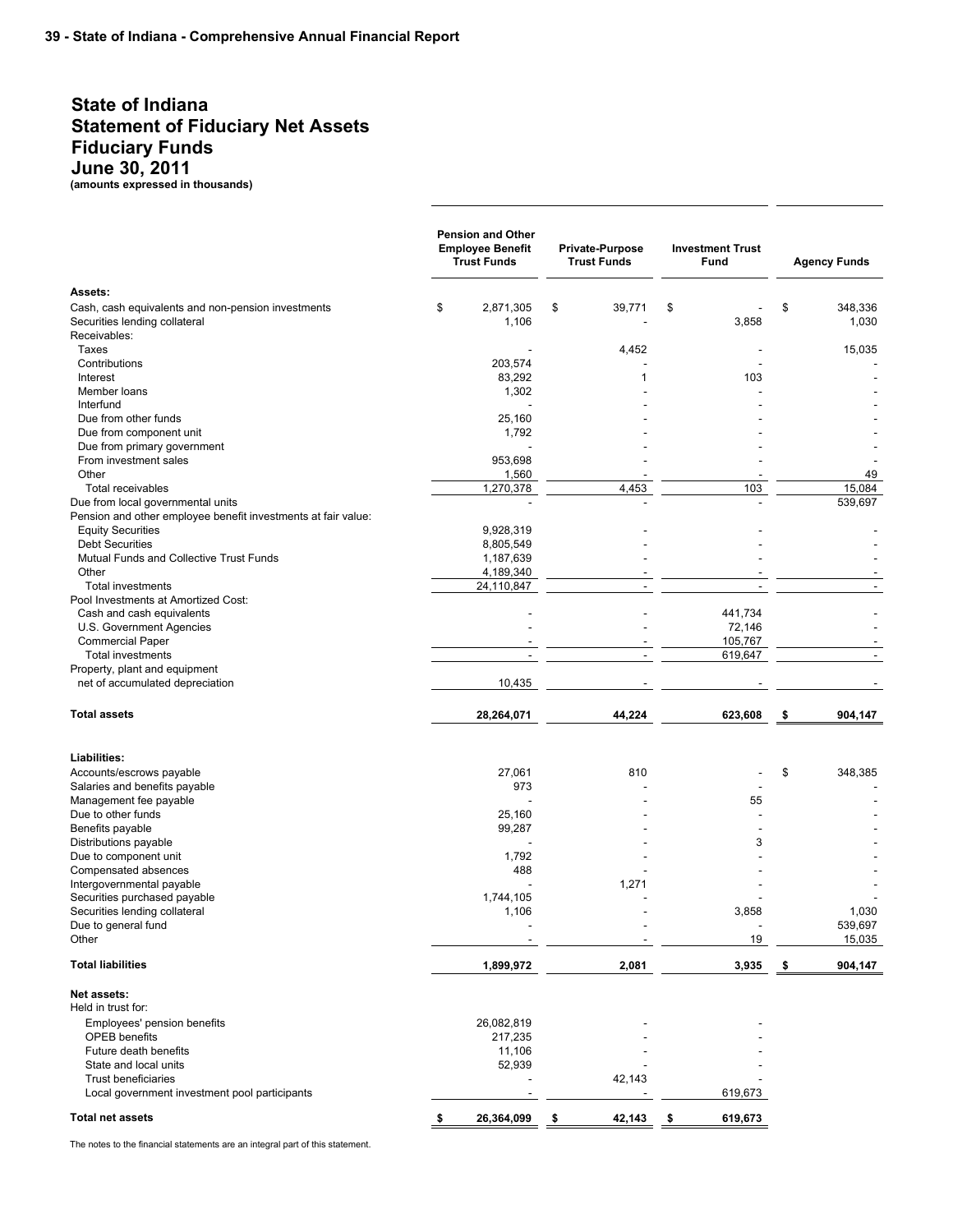# **State of Indiana Statement of Changes in Fiduciary Net Assets Fiduciary Funds For the Year Ended June 30, 2011**

**(amounts expressed in thousands)**

|                                               | <b>Pension and Other</b><br><b>Employee Benefit</b><br><b>Trust Funds</b> | <b>Private-Purpose</b><br><b>Trust Funds</b> | <b>Investment Trust</b><br><b>Fund</b> |
|-----------------------------------------------|---------------------------------------------------------------------------|----------------------------------------------|----------------------------------------|
| <b>Additions:</b><br>Member contributions     | \$<br>336,364                                                             | \$<br>4,120                                  | \$<br>816,358                          |
| <b>Employer contributions</b>                 | 1,446,998                                                                 |                                              |                                        |
| Contributions from the State of Indiana       | 211,263                                                                   |                                              |                                        |
| Net investment income (loss)                  | 4, 157, 525                                                               | 99                                           | 1,924                                  |
| Taxes                                         |                                                                           | 80,634                                       |                                        |
| Less investment expense                       | (142,089)                                                                 |                                              | (1)                                    |
| Federal reimbursements                        | 1,474                                                                     |                                              |                                        |
| Donations/escheats                            |                                                                           | 79,359                                       |                                        |
| Transfers in                                  | 15,407                                                                    |                                              |                                        |
| Reinvestment of distributions                 |                                                                           |                                              | 1,218                                  |
| Other                                         | 2,930                                                                     |                                              |                                        |
| <b>Total additions</b>                        | 6,029,872                                                                 | 164,212                                      | 819,499                                |
| <b>Deductions:</b>                            |                                                                           |                                              |                                        |
| Pension and disability benefits               | 1,971,568                                                                 |                                              |                                        |
| Retiree health benefits                       | 10,347                                                                    |                                              |                                        |
| Death benefits                                | 1,224                                                                     |                                              |                                        |
| Payments to participants/beneficiaries        |                                                                           | 160,418                                      | 1,218                                  |
| Refunds of contributions and interest         | 91,447                                                                    |                                              | 608,030                                |
| Administrative                                | 34,399                                                                    |                                              | 526                                    |
| Pension relief distributions                  | 219,425                                                                   |                                              |                                        |
| Capital projects                              | 1,630                                                                     |                                              |                                        |
| Depreciation                                  | 190                                                                       |                                              |                                        |
| Transfers out                                 | 15,410                                                                    |                                              |                                        |
| Other                                         | 2,894                                                                     |                                              | 180                                    |
| <b>Total deductions</b>                       | 2,348,534                                                                 | 160,418                                      | 609,954                                |
| Net increase (decrease) in net assets         | 3,681,338                                                                 | 3,794                                        | 209,545                                |
| Net assets held in trust, July 1, as restated | 22,682,761                                                                | 38,349                                       | 410,128                                |
| Net assets held in trust, June 30             | \$<br>26,364,099                                                          | \$<br>42,143                                 | \$<br>619,673                          |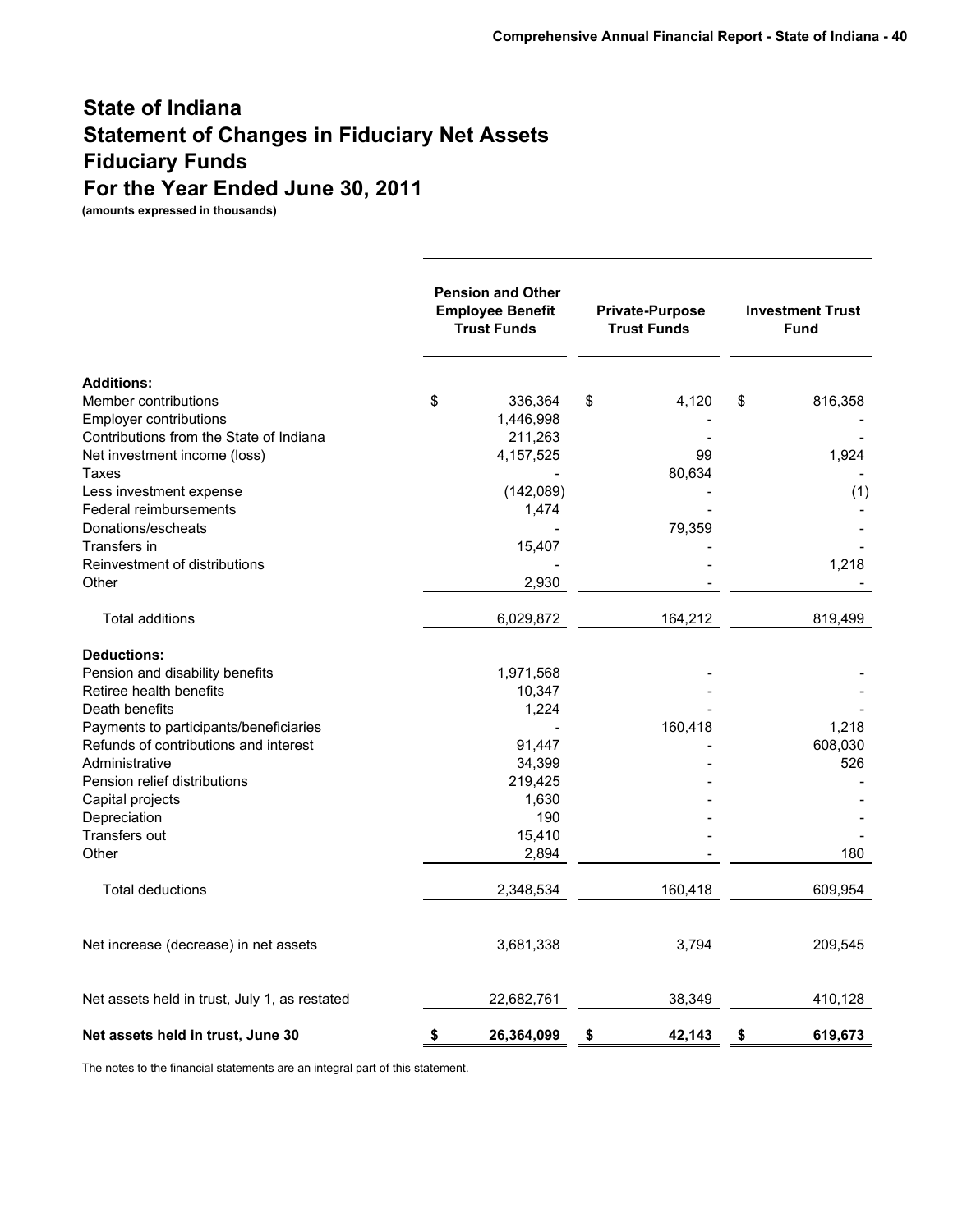#### **41 - State of Indiana - Comprehensive Annual Financial Report**

**State of Indiana Combining Statement of Net Assets Discretely Presented Component Units June 30, 2011 (amounts expressed in thousands)**

|                                                                             | Governmental  | Proprietary                | <b>Colleges and</b><br><b>Universities</b> | Total                  |
|-----------------------------------------------------------------------------|---------------|----------------------------|--------------------------------------------|------------------------|
|                                                                             |               |                            |                                            |                        |
| Assets:<br>Current assets:                                                  |               |                            |                                            |                        |
| Cash, cash equivalents and investment                                       | \$<br>111,692 | \$<br>2,022,099            | \$<br>1,806,689                            | \$<br>3,940,480        |
| Securities lending collatera<br>Receivables (net)                           | 6             | 347,099                    | 188,955<br>390,921                         | 188,955<br>738,026     |
| Intergovernmental receivable<br>Inventory                                   |               | 344,582<br>629             |                                            | 344,582                |
| Prepaid expenses                                                            |               | 5,479                      | 17,212<br>4,982                            | 17,841<br>10,461       |
| Loans receivable                                                            | 2,789         |                            |                                            | 2,789                  |
| Due from primary government<br>Investment in direct financing lease         |               | 62,157                     | 16,637                                     | 16,637<br>62,157       |
| Funds held in trust by other:                                               |               |                            | 34,614                                     | 34,614                 |
| Other current assets                                                        |               | 9,974                      | 61,554                                     | 71,528                 |
| Total current assets                                                        | 114,487       | 2,792,019                  | 2,521,564                                  | 5,428,070              |
| Noncurrent assets<br>Cash, cash equivalents and investments - restricte     |               | 227.995                    | 2,134,632                                  | 2.362.627              |
| Taxes, interest, and penalties receivable                                   |               | 4,046                      |                                            | 4,046                  |
| Other receivables                                                           |               | 1,398,447                  | 356,471                                    | 1,754,918              |
| Investments - unrestricted<br>Loans receivable                              | 16,709        | 556,347<br>2,815,148       | 4,203,087                                  | 4,759,434<br>2,831,857 |
| Bond issuance costs net of amortization                                     |               | 40,819                     | 1,258                                      | 42,077                 |
| Intergovernmental loans<br>Due from primary government                      |               | 1,812,250<br>50,000        |                                            | 1,812,250<br>50,000    |
| Investment in direct financing lease                                        |               | 2,232,883                  |                                            | 2,232,883              |
| Deferred outflow - derivative instrumen<br>Net pension assets               |               | 134,552<br>84              | 1,988                                      | 136,540<br>84          |
| Other postemployment benefits                                               |               |                            | 16,495                                     | 16,495                 |
| Other noncurrent assets<br>Capital assets:                                  |               | 36,758                     | 30,361                                     | 67,119                 |
| Land                                                                        |               | 237,505                    | 213,388                                    | 450,893                |
| Infrastructure                                                              |               | 317,814                    | 313,671                                    | 631,485                |
| Construction in progress<br>Property, plant, and equipmen                   | 343           | 260.193<br>1,399,714       | 640,322<br>9,146,089                       | 900,515<br>10,546,146  |
| Less accumulated depreciation                                               | (141)         | (579, 535)                 | (4,068,099)                                | (4, 647, 775)          |
| Capital assets, net of accumulated depreciation                             | 202           | 1,635,691                  | 6,245,371                                  | 7,881,264              |
| Total noncurrent assets                                                     | 16,911        | 10,945,020                 | 12,989,663                                 | 23,951,594             |
| <b>Total assets</b>                                                         | 131,398       | 13,737,039                 | 15,511,227                                 | 29,379,664             |
| Liabilities:                                                                |               |                            |                                            |                        |
| <b>Current liabilities</b>                                                  |               |                            |                                            |                        |
| Accounts payable<br>Claims payable                                          | 4,311         | 73,293<br>17,765           | 234,711                                    | 312,315<br>17,765      |
| Interest payable                                                            |               | 128,520                    | 36,987                                     | 165,507                |
| Current portion of long-term deb<br>Line of credit                          |               | 823,812<br>100,000         | 254,391                                    | 1,078,203<br>100,000   |
| Due to primary government                                                   |               | 6,241                      |                                            | 6,241                  |
| Capital lease payable<br>Accrued prize liability                            |               | 62,813                     | 1,567                                      | 1,567<br>62,813        |
| Salaries, health, disability, and benefits payabl                           | 274           | 138                        | 135,144                                    | 135,556                |
| Deferred revenue                                                            | 111           | 79,294                     | 226,896                                    | 306,301                |
| Accrued liability for compensated absence:<br>Pollution remediation payable | 294           | 166                        | 82,455<br>69                               | 82,915<br>69           |
| Securities lending collatera                                                |               |                            | 188,955                                    | 188,955                |
| Deposits held in custody for other:<br>Other current liabilities            | ٠             | 33,822<br>7,724            | 45,042<br>8,321                            | 78,864<br>16,045       |
| Total current liabilities                                                   | 4,990         | 1,333,588                  | 1,214,538                                  | 2,553,116              |
|                                                                             |               |                            |                                            |                        |
| Long-term liabilities<br>Accrued liability for compensated absence:         | 137           | 186                        | 72,944                                     | 73,267                 |
| Accrued prize liability                                                     |               | 122,843                    |                                            | 122,843                |
| Other postemployment benefits<br>Pollution remediation payable              |               | 3,230                      | 59,991                                     | 59,991<br>3,230        |
| Deferred revenue                                                            |               | 3,436,173                  | 57,492                                     | 3,493,665              |
| Capital lease payable<br>Funds held in trust for other:                     |               |                            | 3,081                                      | 3,081<br>175,199       |
| Advances from federal government                                            |               | 537                        | 175,199<br>28,869                          | 29,406                 |
| Revenue bonds/notes payable                                                 |               | 8,934,657                  | 2,620,950                                  | 11,555,607             |
| Derivative instrument liability<br>Other noncurrent liabilities             |               | 134,421<br>5,356           | 1,988<br>84,836                            | 136,409<br>90,192      |
| Total long-term liabilities                                                 | 137           | 12,637,403                 | 3,105,350                                  | 15,742,890             |
| <b>Total liabilities</b>                                                    | 5,127         | 13,970,991                 | 4,319,888                                  | 18,296,006             |
|                                                                             |               |                            |                                            |                        |
| <b>Net Assets:</b><br>Invested in capital assets net of related deb         |               |                            |                                            |                        |
| Restricted-nonexpendable                                                    | 202           | 377,397                    | 3,593,814                                  | 3,971,413              |
| Grants/constitutional restriction                                           |               | 32,983                     |                                            | 32,983                 |
| Permanent funds<br>Future debt service                                      |               | 234,458                    | 64,689                                     | 64,689<br>234,458      |
| Public safety programs                                                      |               |                            | 2,730                                      | 2,730                  |
| Capital projects<br>Pension fund distributior                               |               | 489                        | 4,568                                      | 4,568<br>489           |
| Instruction and research                                                    |               |                            | 684,115                                    | 684,115                |
| Student aid                                                                 |               |                            | 728,610                                    | 728,610                |
| Other purposes<br>Total restricted-nonexpendable                            |               | 267,930                    | 317,626<br>1,802,338                       | 317,626<br>2,070,268   |
| Restricted-expendable                                                       |               |                            |                                            |                        |
| Instruction and research<br>Grants/constitutional restriction               |               | 57                         | 610,630<br>12,318                          | 610,630<br>12,375      |
| Endowments                                                                  |               |                            | 443,294                                    | 443,294                |
| Future debt service<br>Public safety programs                               |               | 215,821                    | 6,035<br>4,703                             | 221,856<br>4,703       |
| Student aid                                                                 |               | 284                        | 736,235                                    | 736,519                |
| Auxiliary enterprises                                                       |               | 156                        | 2,399                                      | 2,555                  |
| Capital projects<br>Water pollution and drinking water projects             |               | 27,688<br>1,106,895        | 238,222                                    | 265,910<br>1,106,895   |
| Other purposes                                                              |               | 1,681                      | 482,849                                    | 484,530                |
| Total restricted-expendable<br>Unrestricted                                 | 126,069       | 1,352,582<br>(2, 231, 861) | 2,536,685<br>3,258,502                     | 3,889,267<br>1,152,710 |
| <b>Total net assets</b>                                                     | \$<br>126,271 | \$<br>(233, 952)           | \$<br>11,191,339                           | \$<br>11,083,658       |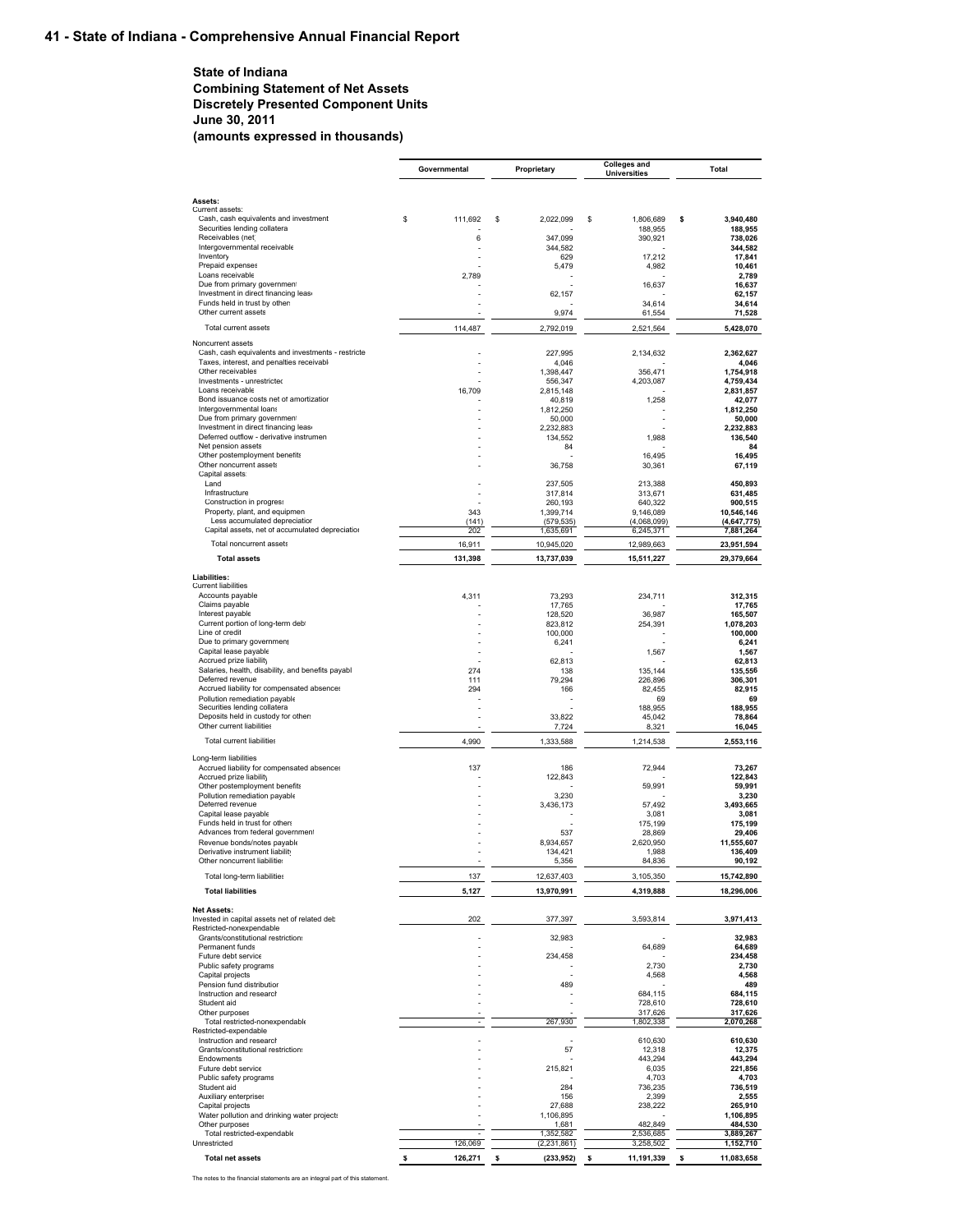For the Fiscal Year Ended June 30, 2011 **For the Fiscal Year Ended June 30, 2011** Discretely Presented Component Units **Discretely Presented Component Units** (amounts expressed in thousands) **Combining Statement of Activities (amounts expressed in thousands) Combining Statement of Activities** State of Indiana **State of Indiana**

|                                                                 |                                  |                                 |                               |   | Program Revenues                         |                                        |                  |              |             |            | Net (Expense) Revenue and Changes in Net Assets |                                |
|-----------------------------------------------------------------|----------------------------------|---------------------------------|-------------------------------|---|------------------------------------------|----------------------------------------|------------------|--------------|-------------|------------|-------------------------------------------------|--------------------------------|
|                                                                 | Expenses                         | Services<br>Charges             | ğ                             |   | Contributions<br>Grants and<br>Operating | Capital Grants<br>Contributions<br>and |                  | Governmental | Proprietary |            | Colleges and<br>Universities                    | Net (Expense)<br>Revenue       |
| Colleges and universities<br>Governmental<br><b>Proprietary</b> | 38,315<br>2,126,513<br>6,057,922 |                                 | 1,393,876<br>3,127,526<br>221 |   | 21,020<br>132,253<br>897,590             |                                        | 11,688<br>76,140 | (17, 075)    |             | 76,641     | 1,722,003)                                      | 17,075<br>1,722,003<br>176,641 |
| Total component units                                           | 8,222,750                        | $\bullet$                       | 4,521,623                     | ↔ | 2,050,863                                |                                        | 87,828           | (17.075)     |             | 176.641    | (1,722,003)                                     | (1,562,437)                    |
|                                                                 |                                  | General Revenues:<br>Gaming tax |                               |   |                                          |                                        |                  | 1,066        |             |            |                                                 | 1,066                          |
|                                                                 |                                  | Investment earnings             |                               |   |                                          |                                        |                  |              |             | 46,444     | 850,463                                         | 896,907                        |
|                                                                 |                                  | Payments from State of Indiana  |                               |   |                                          |                                        |                  |              |             | 8,041      | 1,447,961                                       | ,456,002                       |
|                                                                 |                                  | Other                           |                               |   |                                          |                                        |                  |              |             | 326        | 652,583                                         | 652,909                        |
|                                                                 |                                  | Total general revenues          |                               |   |                                          |                                        |                  | 1,066        |             | 54,811     | 2,951,007                                       | 3,006,884                      |
|                                                                 |                                  | Change in net assets            |                               |   |                                          |                                        |                  | (16,008)     |             | 231,452    | 1,229,004                                       | 1,444,448                      |
|                                                                 |                                  | Net assets                      | - beginning, as restated      |   |                                          |                                        |                  | 142,280      |             | (465, 404) | 9,962,335                                       | 9,639,211                      |
|                                                                 |                                  | Net assets                      | - ending                      |   |                                          |                                        | ക                | 126.271      | ക           | (233, 952) | 11, 191, 339<br>မာ                              | 11,083,658<br>G                |
|                                                                 |                                  |                                 |                               |   |                                          |                                        |                  |              |             |            |                                                 |                                |

The notes to the financial statements are an integral part of this statement. The notes to the financial statements are an integral part of this statement.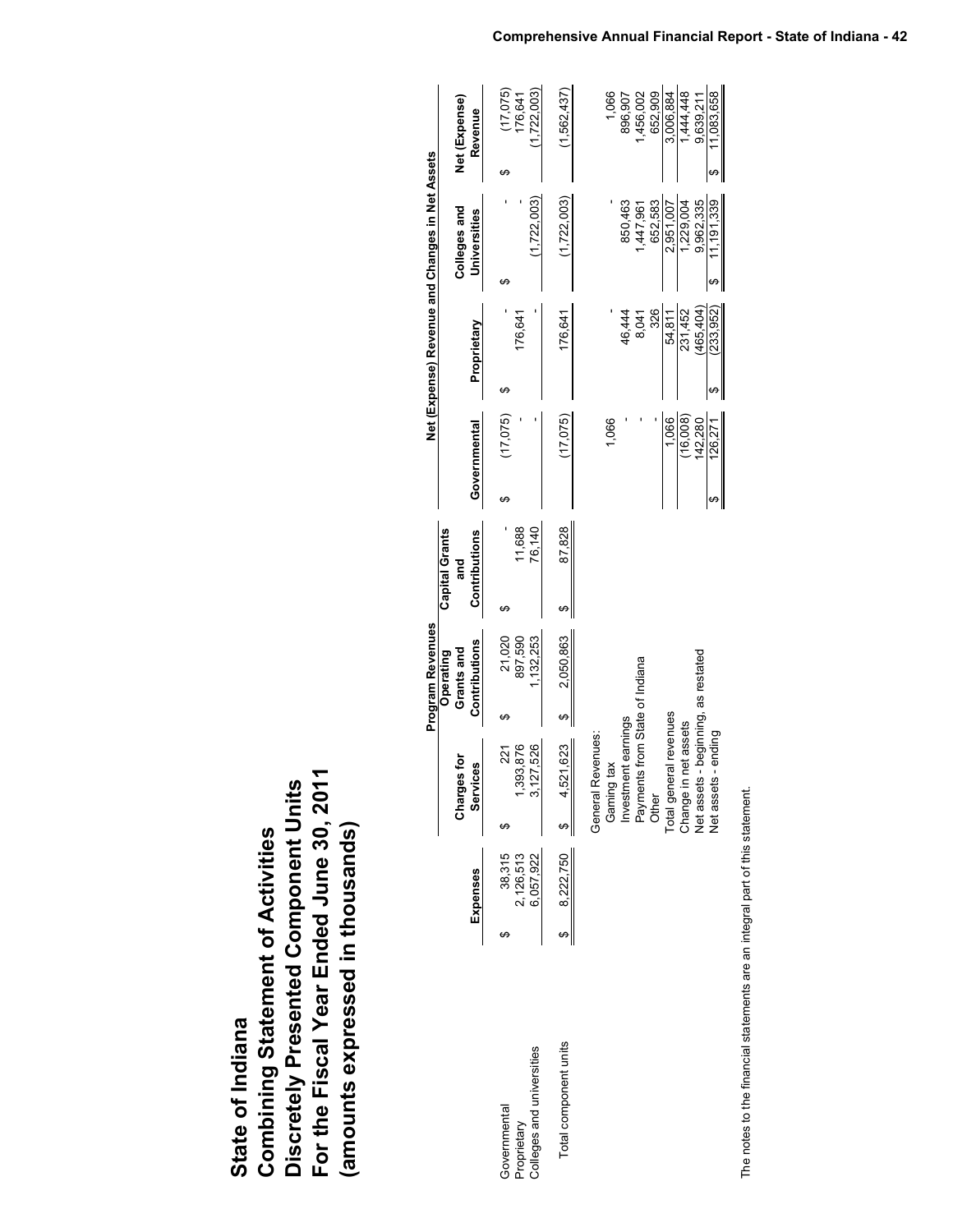#### **State of Indiana Combining Statement of Net Assets Discretely Presented Component Units - Proprietary Funds**

**June 30, 2011**

**(amounts expressed in thousands)**

|                                                                       | <b>Indiana Finance Authority</b> | <b>Indiana Bond Bank</b> | Indiana Housing and<br><b>Community Development</b><br>Authority | <b>Board for Depositories</b> | <b>Secondary Market for</b><br><b>Education Loans</b> |
|-----------------------------------------------------------------------|----------------------------------|--------------------------|------------------------------------------------------------------|-------------------------------|-------------------------------------------------------|
| Assets                                                                |                                  |                          |                                                                  |                               |                                                       |
| Current assets:                                                       |                                  |                          |                                                                  |                               |                                                       |
| Cash, cash equivalents and investments                                | s<br>970,379                     | \$<br>121,146            | \$<br>513,672                                                    | S<br>144,070                  | \$<br>108.412                                         |
| Receivables (net)                                                     | 182,830                          | 24,558                   | 148                                                              | 594                           | 118,195                                               |
| Intergovernmental receivable<br>Inventory                             |                                  | 344,582                  |                                                                  |                               |                                                       |
| Prepaid expenses                                                      |                                  |                          |                                                                  |                               | 1,316                                                 |
| Investment in direct financing lease                                  | 60,990                           |                          |                                                                  |                               |                                                       |
| Other current assets                                                  | 66                               |                          | 9,908                                                            |                               |                                                       |
| Total current assets                                                  | 1,214,265                        | 490,286                  | 523,728                                                          | 144,664                       | 227,923                                               |
| Noncurrent assets:                                                    |                                  |                          |                                                                  |                               |                                                       |
| Cash, cash equivalents and investments - restricted                   |                                  | 33,068                   | 54,214                                                           |                               |                                                       |
| Taxes, interest, and penalties receivable                             |                                  |                          | 4,046                                                            |                               |                                                       |
| Loans receivable                                                      |                                  |                          | 953,178                                                          |                               | 1,422,212                                             |
| Investments - unrestricted                                            | 392,349                          |                          | 52,158                                                           | 105,820                       | 6,020                                                 |
| Loans                                                                 | 2,815,148                        |                          |                                                                  |                               |                                                       |
| Bond issuance costs, net of amortization                              | 13,414                           | 19,828                   | 7,201                                                            |                               |                                                       |
| Intergovernmental loans                                               |                                  | 1,812,250                |                                                                  |                               |                                                       |
| Due from primary government                                           |                                  |                          |                                                                  | 50,000                        |                                                       |
| Investment in direct financing lease                                  | 1,279,084                        |                          |                                                                  |                               |                                                       |
| Deferred outflow - derivative instrument                              | 105,725                          | 15,380                   | 13,447                                                           |                               |                                                       |
| Net pension assets                                                    |                                  |                          |                                                                  | $\overline{4}$                |                                                       |
| Other noncurrent assets<br>Capital assets:                            |                                  |                          | 31,081                                                           |                               | 5,673                                                 |
| Land                                                                  | 85,885                           |                          |                                                                  |                               |                                                       |
| Infrastructure                                                        | 266,818                          |                          |                                                                  |                               |                                                       |
| Construction in progress                                              | 245,534                          |                          |                                                                  |                               |                                                       |
| Property, plant, and equipment                                        | 1,246,652                        |                          | 5,510                                                            | 209                           | 1,517                                                 |
| Less accumulated depreciation                                         | (446, 451)                       |                          | (3,790)                                                          | (193)                         | (1, 174)                                              |
| Total capital assets, net of depreciation                             | 1,398,438                        |                          | 1,720                                                            | 16                            | 343                                                   |
| Total noncurrent assets                                               | 6,004,158                        | 1,880,526                | 1,117,045                                                        | 155,840                       | 1,434,248                                             |
| <b>Total assets</b>                                                   | 7,218,423                        | 2,370,812                | 1,640,773                                                        | 300,504                       | 1,662,171                                             |
|                                                                       |                                  |                          |                                                                  |                               |                                                       |
| Liabilities                                                           |                                  |                          |                                                                  |                               |                                                       |
| Current liabilities:                                                  |                                  |                          |                                                                  |                               |                                                       |
| Accounts payable                                                      | 19,595                           | 387                      | 16,114                                                           | 28                            | 7,994                                                 |
| Claims payable<br>Interest payable                                    | 67,046                           | 38,594                   | 21,454                                                           |                               | 252                                                   |
| Current portion of long-term debt                                     | 210,660                          | 406,267                  | 205,260                                                          |                               |                                                       |
| Line of credit                                                        |                                  |                          | 100,000                                                          |                               |                                                       |
| Due to primary government                                             | 250                              |                          |                                                                  |                               |                                                       |
| Accrued prize liability                                               |                                  |                          |                                                                  |                               |                                                       |
| Salaries, health, disability, and benefits payable                    |                                  |                          |                                                                  |                               |                                                       |
| Deferred revenue                                                      | 69,403                           |                          |                                                                  |                               |                                                       |
| Accrued liability for compensated absences                            |                                  |                          |                                                                  |                               |                                                       |
| Deposits held in custody for others                                   |                                  | 33,697                   | 125                                                              |                               |                                                       |
| Other current liabilities                                             | 2,762                            |                          |                                                                  | 3                             |                                                       |
| Total current liabilities                                             | 369,716                          | 478,945                  | 342,953                                                          | 31                            | 8,246                                                 |
|                                                                       |                                  |                          |                                                                  |                               |                                                       |
| Long-term liabilities:                                                |                                  |                          |                                                                  |                               |                                                       |
| Accrued liability for compensated absences<br>Accrued prize liability |                                  |                          |                                                                  |                               |                                                       |
| Pollution remediation payable                                         | 3,230                            |                          |                                                                  |                               |                                                       |
| Deferred revenue                                                      | 3,435,684                        | 489                      |                                                                  |                               |                                                       |
| Advances from federal government                                      | 537                              |                          |                                                                  |                               |                                                       |
| Revenue bonds/notes payable                                           | 4,574,076                        | 1,856,907                | 953,369                                                          |                               | 1,539,106                                             |
| Derivative instrument liability                                       | 105,594                          | 15,380                   | 13,447                                                           |                               |                                                       |
| Other noncurrent liabilities                                          |                                  |                          | 2,625                                                            |                               | 1,896                                                 |
| Total long-term liabilities                                           | 8,119,121                        | 1,872,776                | 969,441                                                          |                               | 1,541,002                                             |
| <b>Total liabilities</b>                                              | 8,488,837                        | 2,351,721                | 1,312,394                                                        | 31                            | 1,549,248                                             |
| <b>Net assets</b>                                                     |                                  |                          |                                                                  |                               |                                                       |
| Invested in capital assets net of related debt                        | 154,477                          |                          | 1,720                                                            | 16                            | 343                                                   |
| Restricted-nonexpendable                                              |                                  |                          |                                                                  |                               |                                                       |
| Grants/constitutional restrictions                                    |                                  |                          | 32,719                                                           |                               |                                                       |
| Future debt service                                                   |                                  |                          | 223,327                                                          |                               | 11,131                                                |
| Pension fund distribution                                             |                                  |                          |                                                                  | 489                           |                                                       |
| Total restricted-nonexpendable                                        |                                  |                          | 256,046                                                          | 489                           | 11,131                                                |
| Restricted-expendable                                                 |                                  |                          |                                                                  |                               |                                                       |
| Grants/constitutional restrictions                                    |                                  |                          |                                                                  |                               |                                                       |
| Future debt service                                                   | 207,935                          | 3,736                    |                                                                  |                               |                                                       |
| Student aid                                                           |                                  |                          |                                                                  |                               |                                                       |
| Auxiliary enterprises                                                 |                                  |                          |                                                                  |                               |                                                       |
| Capital projects                                                      |                                  |                          |                                                                  |                               |                                                       |
| Water pollution and drinking water projects                           | 1,106,895                        |                          |                                                                  |                               |                                                       |
| Other purposes                                                        |                                  |                          |                                                                  |                               |                                                       |
| Total restricted-expendable                                           | 1,314,830                        | 3,736                    |                                                                  |                               |                                                       |
| Unrestricted (deficit)                                                | (2,739,721)                      | 15,355                   | 70,613                                                           | 299,968                       | 101,449                                               |
| <b>Total net assets</b>                                               | \$<br>(1, 270, 414)              | 19,091<br>-S             | 328,379<br>\$                                                    | \$<br>300,473                 | 112,923<br>\$                                         |

The notes to the financial statements are an integral part of this statement. Continued on next page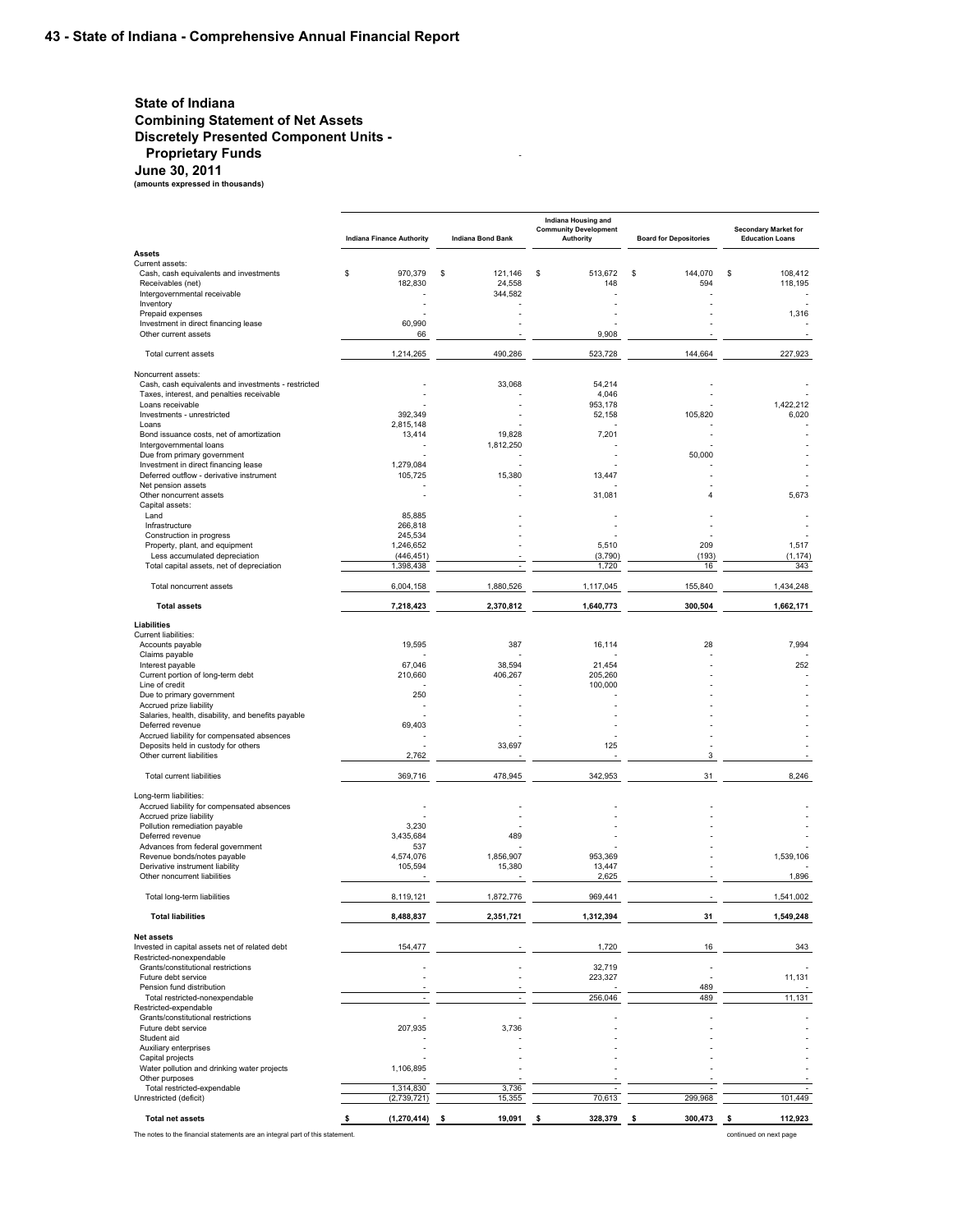|                                 | <b>Indiana Stadium and</b><br><b>Convention Building</b> |                       |                          |                              |
|---------------------------------|----------------------------------------------------------|-----------------------|--------------------------|------------------------------|
| <b>State Lottery Commission</b> | Authority                                                | Non-Major             | IFA & ISCBA Elimination  | <b>Total Component Units</b> |
| \$<br>59,920                    | \$<br>58,082                                             | \$<br>46,418          | \$                       | \$<br>2,022,099              |
| 22,112                          | 2,480                                                    | 6,403                 | (10, 221)                | 347,099<br>344,582           |
| 402                             |                                                          | 227                   |                          | 629                          |
| 3,769                           | 1,000                                                    | 394<br>167            |                          | 5,479<br>62,157              |
|                                 |                                                          |                       |                          | 9,974                        |
| 86,203                          | 61,562                                                   | 53,609                | (10, 221)                | 2,792,019                    |
| 135,159                         |                                                          | 5,554                 |                          | 227,995<br>4,046             |
|                                 |                                                          |                       | (976, 943)               | 1,398,447<br>556,347         |
|                                 |                                                          |                       |                          | 2,815,148                    |
|                                 |                                                          | 376                   |                          | 40,819<br>1,812,250          |
|                                 |                                                          |                       |                          | 50,000                       |
|                                 | 953,337<br>105,594                                       | 462                   | (105, 594)               | 2,232,883<br>134,552         |
|                                 |                                                          | 84                    |                          | 84                           |
|                                 |                                                          |                       |                          | 36,758                       |
|                                 |                                                          | 151,620               |                          | 237,505                      |
|                                 |                                                          | 50,996<br>14,659      |                          | 317,814<br>260,193           |
| 7,854                           |                                                          | 137,972               |                          | 1,399,714                    |
| (5, 499)<br>2,355               | ÷,                                                       | (122, 428)<br>232,819 |                          | (579, 535)<br>1,635,691      |
| 137,514                         | 1,058,931                                                | 239,295               | (1,082,537)              | 10,945,020                   |
| 223,717                         | 1,120,493                                                | 292,904               | (1,092,758)              | 13,737,039                   |
|                                 |                                                          |                       |                          |                              |
| 24,588                          | 3,845                                                    | 1,645                 | (903)                    | 73,293                       |
|                                 | 9,221                                                    | 17,765<br>271         | (8, 318)                 | 17,765<br>128,520            |
|                                 | 1,000                                                    | 1,625                 | (1,000)                  | 823,812                      |
| 5,991                           |                                                          |                       |                          | 100,000<br>6,241             |
| 62,813                          |                                                          |                       |                          | 62,813                       |
| 870                             |                                                          | 138<br>9,021          |                          | 138<br>79,294                |
|                                 |                                                          | 166                   |                          | 166                          |
| 1,612                           | 835                                                      | 2,512                 |                          | 33,822<br>7,724              |
| 95,874                          | 14,901                                                   | 33,143                | (10, 221)                | 1,333,588                    |
|                                 |                                                          | 186                   |                          | 186                          |
| 122,843                         |                                                          |                       |                          | 122,843                      |
|                                 |                                                          |                       |                          | 3,230<br>3,436,173           |
|                                 |                                                          |                       |                          | 537                          |
|                                 | 976,943<br>105,594                                       | 11,199                | (976, 943)<br>(105, 594) | 8,934,657<br>134,421         |
|                                 | 835                                                      |                       |                          | 5,356                        |
| 122,843                         | 1,083,372                                                | 11,385                | (1,082,537)              | 12,637,403                   |
| 218,717                         | 1,098,273                                                | 44,528                | (1,092,758)              | 13,970,991                   |
| 2,355                           |                                                          | 218,486               |                          | 377,397                      |
|                                 |                                                          | 264                   |                          | 32,983                       |
|                                 |                                                          | ÷,                    |                          | 234,458<br>489               |
| ÷.                              |                                                          | 264                   |                          | 267,930                      |
|                                 |                                                          | 57<br>4,150           |                          | 57<br>215,821                |
|                                 |                                                          | 284                   |                          | 284                          |
|                                 | 22,220                                                   | 156<br>5,468          |                          | 156<br>27,688                |
|                                 |                                                          |                       |                          | 1,106,895                    |
|                                 | 22,220                                                   | 1,681<br>11,796       |                          | 1,681<br>1,352,582           |
| 2,645                           |                                                          | 17,830                |                          | (2, 231, 861)                |
| 5,000<br>\$                     | $\sim$<br>22,220                                         | 248,376<br>\$         | \$<br>$\blacksquare$     | (233, 952)<br>\$             |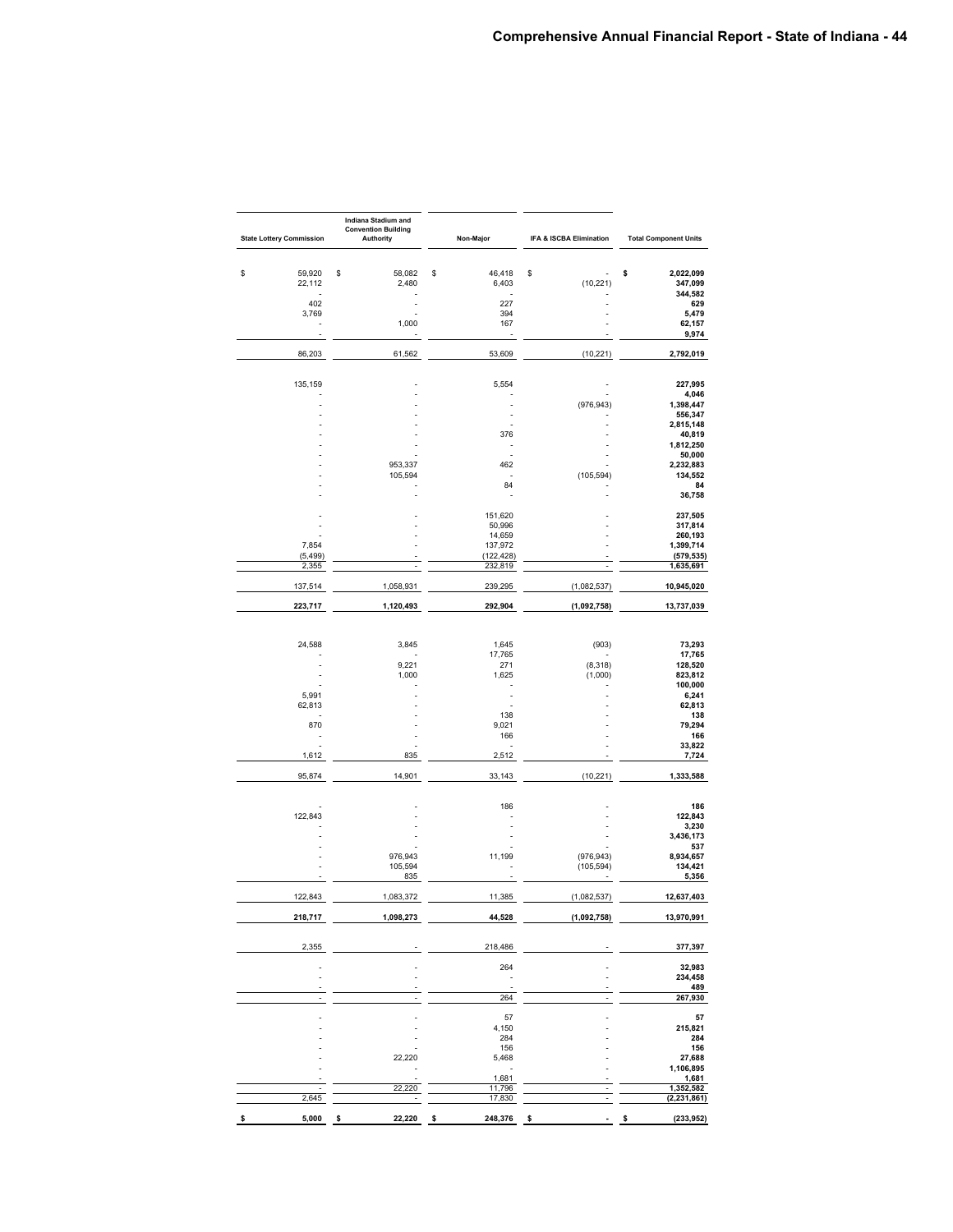|                                                                               |                        |                                     |   | Program Revenues                         |   |                                        |                                       | Net (Expense) Revenue and Changes<br>in Net Assets |                                                                 |         |
|-------------------------------------------------------------------------------|------------------------|-------------------------------------|---|------------------------------------------|---|----------------------------------------|---------------------------------------|----------------------------------------------------|-----------------------------------------------------------------|---------|
|                                                                               | <b>Expenses</b>        | Charges for<br>Services             |   | Contributions<br>Grants and<br>Operating |   | Capital Grants<br>Contributions<br>and | Authority<br>Indiana<br>Finance       | Indiana Bond<br>Bank                               | Development<br>Housing and<br>Community<br>Authority<br>Indiana |         |
| ndiana Finance Authority (IFA)                                                | 359,887<br>↮           | 419,994<br>↮                        | ↮ | 102,639                                  | ↮ |                                        | 162,746<br>↮                          | ↮                                                  | ↮                                                               |         |
| Indiana Bond Bank                                                             | 105,075                | 606                                 |   | 104,854                                  |   |                                        |                                       | 385                                                |                                                                 |         |
| Indiana Housing and Community Development Authority                           | 671,225                | 65,412                              |   | 624,505                                  |   |                                        |                                       |                                                    |                                                                 | 18,692  |
| <b>Board for Depositories</b>                                                 | 2,867                  |                                     |   | 986                                      |   |                                        |                                       |                                                    |                                                                 |         |
| Secondary Market for Educational Loans                                        | 23,390                 |                                     |   | 39,493                                   |   |                                        |                                       |                                                    |                                                                 |         |
| State Lottery Commission                                                      | 788,189                | 791,552                             |   |                                          |   |                                        |                                       |                                                    |                                                                 |         |
| Indiana Stadium and Convention Building Authority (ISCBA)                     | 64,372                 |                                     |   | 26,899                                   |   | 8,546                                  |                                       |                                                    |                                                                 |         |
| Non-Major Proprietary                                                         | 163,358                | 163,739                             |   | 2,637                                    |   | 3,142                                  |                                       |                                                    |                                                                 |         |
| IFA & ISCBA Interfund Eliminations                                            | (51, 850)              | (47, 427)                           |   | (4, 423)                                 |   |                                        |                                       |                                                    |                                                                 |         |
| Total component units                                                         | \$2,126,513            | \$1,393,876                         | ↮ | 897,590                                  | ↮ | 11,688                                 | 162,746                               | 385                                                |                                                                 | 18,692  |
|                                                                               | General revenues:      |                                     |   |                                          |   |                                        |                                       |                                                    |                                                                 |         |
|                                                                               | Investment earnings    |                                     |   |                                          |   |                                        | 18,629                                | $\overline{191}$                                   |                                                                 | 30,737  |
|                                                                               |                        | Payments from State of Indiana      |   |                                          |   |                                        |                                       |                                                    |                                                                 |         |
|                                                                               | Other                  |                                     |   |                                          |   |                                        |                                       |                                                    |                                                                 |         |
|                                                                               | Total general revenues |                                     |   |                                          |   |                                        | 18,629                                | $\frac{5}{2}$                                      |                                                                 | 30,737  |
|                                                                               | Change in net assets   |                                     |   |                                          |   |                                        | 181,375                               | 576                                                |                                                                 | 49,429  |
|                                                                               |                        | Net assets - beginning, as restated |   |                                          |   |                                        | (687.1451)                            | 18.515                                             |                                                                 | 278,950 |
|                                                                               | Net assets - ending    |                                     |   |                                          |   |                                        | (1,270,414)<br>$\boldsymbol{\varphi}$ | 19,091<br>↮                                        | ↮                                                               | 328,379 |
| The notes to the financial statements are an integral part of this statement. |                        |                                     |   |                                          |   |                                        |                                       |                                                    | continued on next page                                          |         |
|                                                                               |                        |                                     |   |                                          |   |                                        |                                       |                                                    |                                                                 |         |

The notes to the financial statements are an integral statement. Continue the next page The notes to the financial statements are an integral part of this statement.

Discretely Presented Component Units -**Discretely Presented Component Units -** For the Fiscal Year Ended June 30, 2011 **For the Fiscal Year Ended June 30, 2011 Combining Statement of Activities Combining Statement of Activities** Proprietary Funds  **Proprietary Funds** State of Indiana **State of Indiana**

(amounts expressed in thousands) **(amounts expressed in thousands)**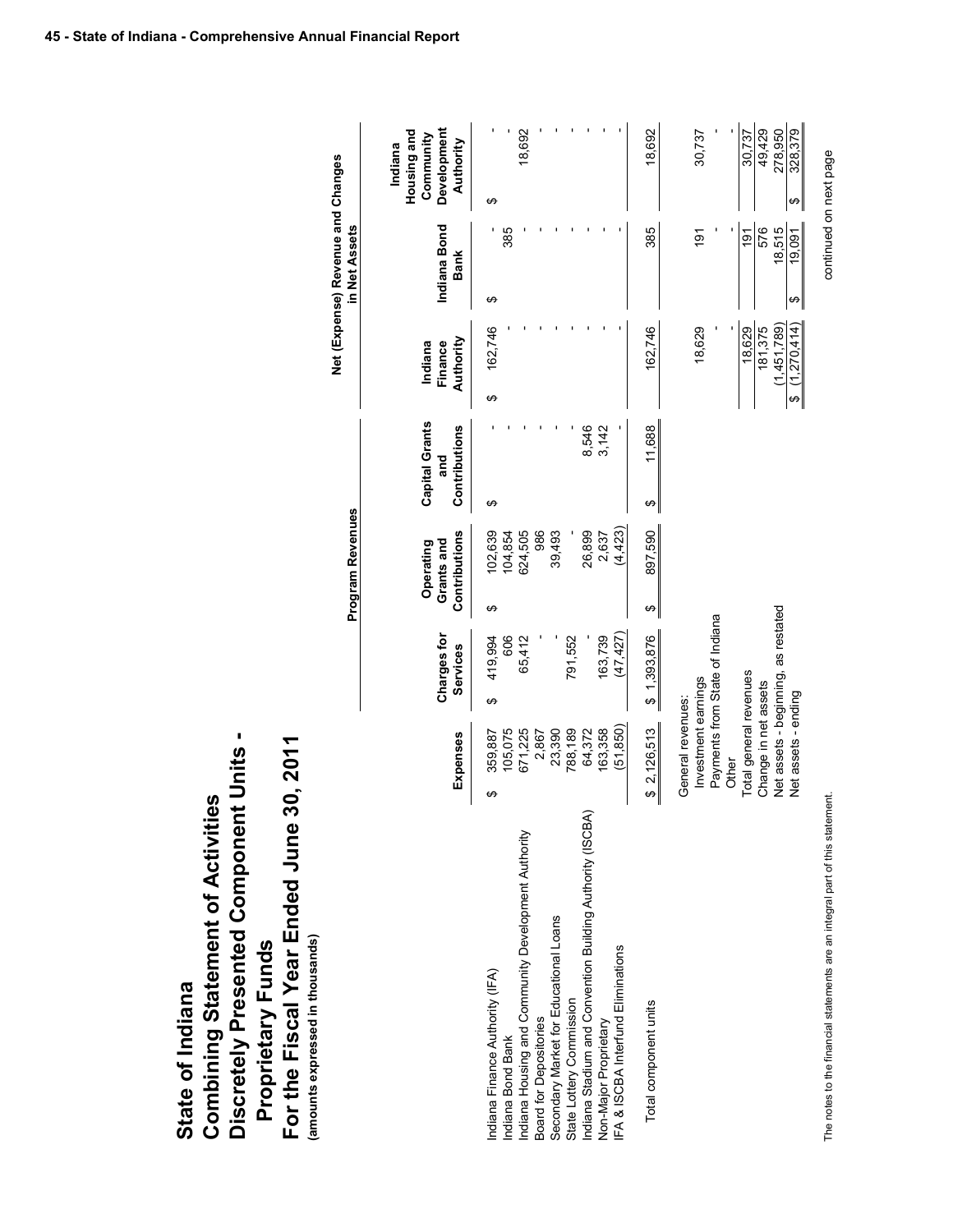| For the Fiscal Year Ended June 30, 2011<br>Discretely Presented Component Units<br><b>Combining Statement of Activities</b><br>(amounts expressed in thousands)<br>Proprietary Funds<br>State of Indiana |
|----------------------------------------------------------------------------------------------------------------------------------------------------------------------------------------------------------|
|----------------------------------------------------------------------------------------------------------------------------------------------------------------------------------------------------------|

|                                                                          |   | Depositories<br>Board for |   | Secondary<br>Education<br>Market for<br>Loans |    | State Lottery<br>Commission |    | Stadium and<br>Convention<br>Authority<br>Building<br>Indiana |   | Non-Major | IFA & ISCBA<br>Eliminations<br>Interfund |                        | Net (Expense)<br>Revenue |
|--------------------------------------------------------------------------|---|---------------------------|---|-----------------------------------------------|----|-----------------------------|----|---------------------------------------------------------------|---|-----------|------------------------------------------|------------------------|--------------------------|
| Indiana Finance Authority (IFA)                                          | ക |                           | ↮ |                                               | မာ |                             | မာ |                                                               | ↮ |           | ↮                                        | ↮                      | 162,746                  |
| Indiana Housing and Community Development Authority<br>Indiana Bond Bank |   |                           |   |                                               |    |                             |    |                                                               |   |           |                                          |                        | 385<br>18,692            |
| <b>Board for Depositories</b>                                            |   | (1,881)                   |   |                                               |    |                             |    |                                                               |   |           |                                          |                        | $(1, 881)$<br>16,103     |
| Secondary Market for Educational Loans                                   |   |                           |   | 16,103                                        |    |                             |    |                                                               |   |           |                                          |                        |                          |
| State Lottery Commission                                                 |   |                           |   |                                               |    | 3,363                       |    |                                                               |   |           |                                          |                        | 3,363                    |
| Indiana Stadium and Convention Building Authority (ISCBA)                |   |                           |   |                                               |    |                             |    | (28, 927)                                                     |   |           |                                          |                        | (28, 927)                |
| Non-Major Proprietary                                                    |   |                           |   |                                               |    |                             |    |                                                               |   | 6,160     |                                          |                        | 6,160                    |
| IFA and ISCBA Interfund Eliminations                                     |   |                           |   |                                               |    |                             |    |                                                               |   |           |                                          |                        |                          |
| Total component units                                                    |   | (1, 881)                  |   | 16,103                                        |    | 3,363                       |    | (28, 927)                                                     |   | 6,160     |                                          |                        | 176,641                  |
| General revenues:                                                        |   |                           |   |                                               |    |                             |    |                                                               |   |           |                                          |                        |                          |
| Investment earnings                                                      |   |                           |   |                                               |    | (3,363)                     |    |                                                               |   | 250       |                                          |                        | 46,444                   |
| Payments from State of Indiana                                           |   |                           |   |                                               |    |                             |    |                                                               |   | 8,041     |                                          |                        | 8,041                    |
| Other                                                                    |   |                           |   |                                               |    |                             |    |                                                               |   | 326       |                                          |                        | 326                      |
| Total general revenues                                                   |   |                           |   |                                               |    | (3,363)                     |    |                                                               |   | 8,617     |                                          |                        | 54,811                   |
| Change in net assets                                                     |   | (1,881)                   |   | 16,103                                        |    |                             |    | (28, 927)                                                     |   | 14,777    |                                          |                        | 231,452                  |
| Net assets - beginning, as restated                                      |   | 302,354                   |   | 96,820                                        |    | 5,000                       |    | 51,147                                                        |   | 233,599   |                                          |                        | (465,404)                |
| Net assets - ending                                                      | ↔ | 300,473                   | ↮ | 112,923                                       | ↮  | 5,000                       | ↮  | 22,220                                                        | ↮ | 248,376   | ↮                                        | $\boldsymbol{\varphi}$ | (233, 952)               |

Net (Expense) Revenue and Changes in Net Assets **Net (Expense) Revenue and Changes in Net Assets**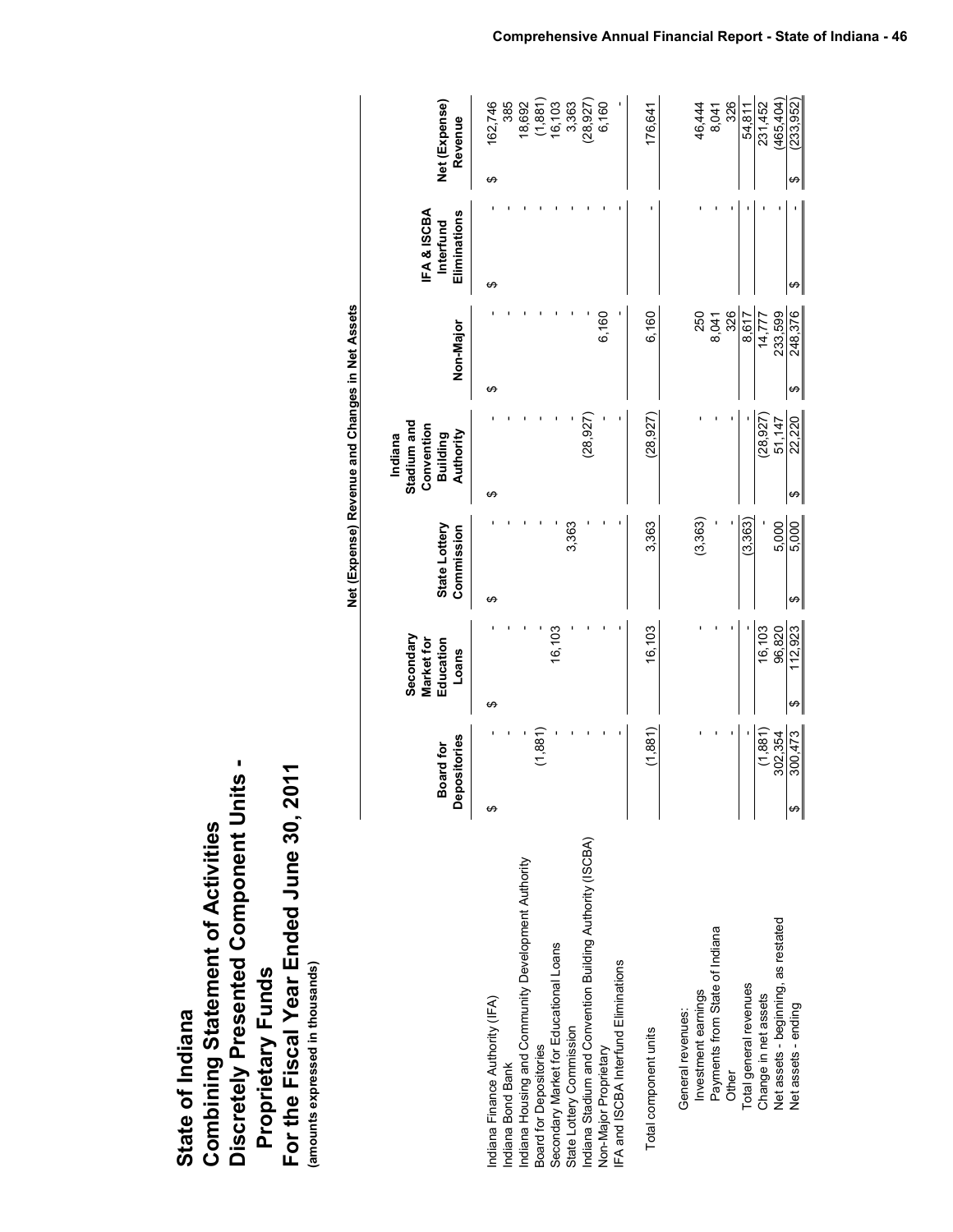#### **State of Indiana Combining Statement of Net Assets Discretely Presented Component Units - Colleges and Universities**

**June 30, 2011**

**(amounts expressed in thousands)**

|                                                                          | <b>Indiana University</b> | <b>Purdue University</b> | <b>Non-Major Colleges</b><br>and Universities | <b>Totals</b>        |
|--------------------------------------------------------------------------|---------------------------|--------------------------|-----------------------------------------------|----------------------|
| <b>Assets</b>                                                            |                           |                          |                                               |                      |
| Current assets:<br>Cash, cash equivalents and investments                | \$<br>807,802             | \$<br>574.252            | \$<br>424,635                                 | \$<br>1,806,689      |
| Securities lending collateral                                            | 179,019                   | 9,936                    |                                               | 188,955              |
| Receivables (net)                                                        | 124,585                   | 133,082                  | 133,254                                       | 390,921              |
| Inventory                                                                | 12,020                    |                          | 5,192                                         | 17,212               |
| Prepaid expenses                                                         |                           |                          | 4,982                                         | 4,982                |
| Due from primary government                                              | 9,697                     | 3,060                    | 3,880                                         | 16,637               |
| Funds held in trust by others<br>Other current assets                    | 33,376                    | 26,432                   | 34,614<br>1,746                               | 34,614<br>61,554     |
| Total current assets                                                     | 1,166,499                 | 746,762                  | 608,303                                       | 2,521,564            |
|                                                                          |                           |                          |                                               |                      |
| Noncurrent assets:                                                       |                           |                          |                                               |                      |
| Cash, cash equivalents and investments - restricted<br>Other receivables | 243,096                   | 2,072,415<br>79,592      | 62,217<br>33,783                              | 2,134,632<br>356.471 |
| Investments - unrestricted                                               | 2,529,788                 | 861,574                  | 811.725                                       | 4,203,087            |
| Bond issuance costs net of amortization                                  |                           |                          | 1,258                                         | 1,258                |
| Deferred outflow - derivative instrument                                 |                           | ÷.                       | 1,988                                         | 1,988                |
| Other postemployment benefits                                            |                           |                          | 16,495                                        | 16,495               |
| Other noncurrent assets                                                  |                           | 15,167                   | 15,194                                        | 30,361               |
| Capital assets:                                                          |                           |                          |                                               |                      |
| Land<br>Infrastructure                                                   | 54,439<br>160,075         | 28,179<br>67,840         | 130,770<br>85,756                             | 213,388<br>313,671   |
| Construction in progress                                                 | 154,340                   | 332,229                  | 153,753                                       | 640,322              |
| Property, plant, and equipment                                           | 3,845,106                 | 2,939,465                | 2,361,518                                     | 9,146,089            |
| Less accumulated depreciation                                            | (1,737,998)               | (1, 391, 541)            | (938, 560)                                    | (4,068,099)          |
| Total capital assets, net of depreciation                                | 2,475,962                 | 1,976,172                | 1,793,237                                     | 6,245,371            |
| Total noncurrent assets                                                  | 5,248,846                 | 5,004,920                | 2,735,897                                     | 12,989,663           |
|                                                                          |                           |                          |                                               |                      |
| <b>Total assets</b>                                                      | 6,415,345                 | 5,751,682                | 3,344,200                                     | 15,511,227           |
| Liabilities<br>Current liabilities:                                      |                           |                          |                                               |                      |
| Accounts payable                                                         | 107,583                   | 76,772                   | 50,356                                        | 234,711              |
| Interest payable                                                         | 17,617                    | 17.188                   | 2,182                                         | 36,987               |
| Current portion of long-term debt                                        | 48,808                    | 147.570                  | 58,013                                        | 254,391              |
| Capital lease payable                                                    | 1,269                     |                          | 298                                           | 1,567                |
| Salaries, health, disability, and benefits payable                       | 67,098                    | 37,480                   | 30,566                                        | 135,144              |
| Deferred revenue                                                         | 156,708                   | 37,829                   | 32,359                                        | 226,896              |
| Accrued liability for compensated absences                               | 41,585                    | 26,504                   | 14,366                                        | 82,455               |
| Pollution remediation payable                                            |                           | 9,936                    | 69                                            | 69                   |
| Securities lending collateral<br>Deposits held in custody for others     | 179,019<br>516            | 21,870                   | 22,656                                        | 188,955<br>45,042    |
| Other current liabilities                                                |                           |                          | 8,321                                         | 8,321                |
| <b>Total current liabilities</b>                                         | 620,203                   | 375,149                  | 219,186                                       | 1,214,538            |
| Long-term liabilities:                                                   |                           |                          |                                               |                      |
| Accrued liability for compensated absences                               | 24,203                    | 31,797                   | 16,944                                        | 72,944               |
| Other postemployment benefits                                            | 19,557                    | 27,263                   | 13,171                                        | 59,991               |
| Deferred revenue                                                         | 57,492                    |                          |                                               | 57,492               |
| Capital lease payable                                                    | 2,069                     |                          | 1,012                                         | 3,081                |
| Funds held in trust for others                                           | 92,067                    | 57,771                   | 25.361                                        | 175.199              |
| Advances from federal government<br>Revenue bonds/notes payable          | 851,304                   | 19,933<br>968,236        | 8,936<br>801,410                              | 28,869<br>2,620,950  |
| Derivative instrument liability                                          |                           |                          | 1,988                                         | 1,988                |
| Other noncurrent liabilities                                             | 47,841                    | 7,969                    | 29,026                                        | 84,836               |
| Total long-term liabilities                                              | 1,094,533                 | 1,112,969                | 897,848                                       | 3,105,350            |
| Total liabilities                                                        | 1,714,736                 | 1,488,118                | 1,117,034                                     | 4,319,888            |
|                                                                          |                           |                          |                                               |                      |
| <b>Net assets</b><br>Invested in capital assets net of related debt      | 1,621,228                 | 1,035,092                | 937,494                                       | 3,593,814            |
| Restricted-nonexpendable                                                 |                           |                          |                                               |                      |
| Permanent funds                                                          | 20,429                    |                          | 44,260                                        | 64,689               |
| Public safety programs                                                   |                           |                          | 2,730                                         | 2,730                |
| Capital projects                                                         | 2,345                     |                          | 2,223                                         | 4,568                |
| Instruction and research                                                 | 380,844                   | 271,510                  | 31.761                                        | 684,115              |
| Student aid                                                              | 377,673                   | 254,772                  | 96,165                                        | 728,610              |
| Other purposes<br>Total restricted-nonexpendable                         | 252,449                   | 46,814<br>573,096        | 18,363                                        | 317,626<br>1,802,338 |
| Restricted-expendable                                                    | 1,033,740                 |                          | 195,502                                       |                      |
| Instruction and research                                                 | 278,943                   | 260,375                  | 71,312                                        | 610,630              |
| Grants/constitutional restrictions                                       |                           |                          | 12,318                                        | 12,318               |
| Endowments                                                               |                           | 443,232                  | 62                                            | 443,294              |
| Future debt service                                                      | 288                       |                          | 5,747                                         | 6,035                |
| Public safety programs<br>Student aid                                    | 136,803                   | 534,782                  | 4,703                                         | 4,703<br>736,235     |
| Auxiliary enterprises                                                    |                           | 4                        | 64,650<br>2,395                               | 2,399                |
| Capital projects                                                         | 86,327                    | 30,387                   | 121,508                                       | 238,222              |
| Other purposes                                                           | 340,420                   | 131,220                  | 11,209                                        | 482,849              |
| Total restricted-expendable                                              | 842,781                   | 1,400,000                | 293,904                                       | 2,536,685            |
| Unrestricted (deficit)                                                   | 1,202,860                 | 1,255,376                | 800,266                                       | 3,258,502            |
| <b>Total net assets</b>                                                  | \$<br>4,700,609           | \$<br>4,263,564          | \$<br>2,227,166                               | \$<br>11,191,339     |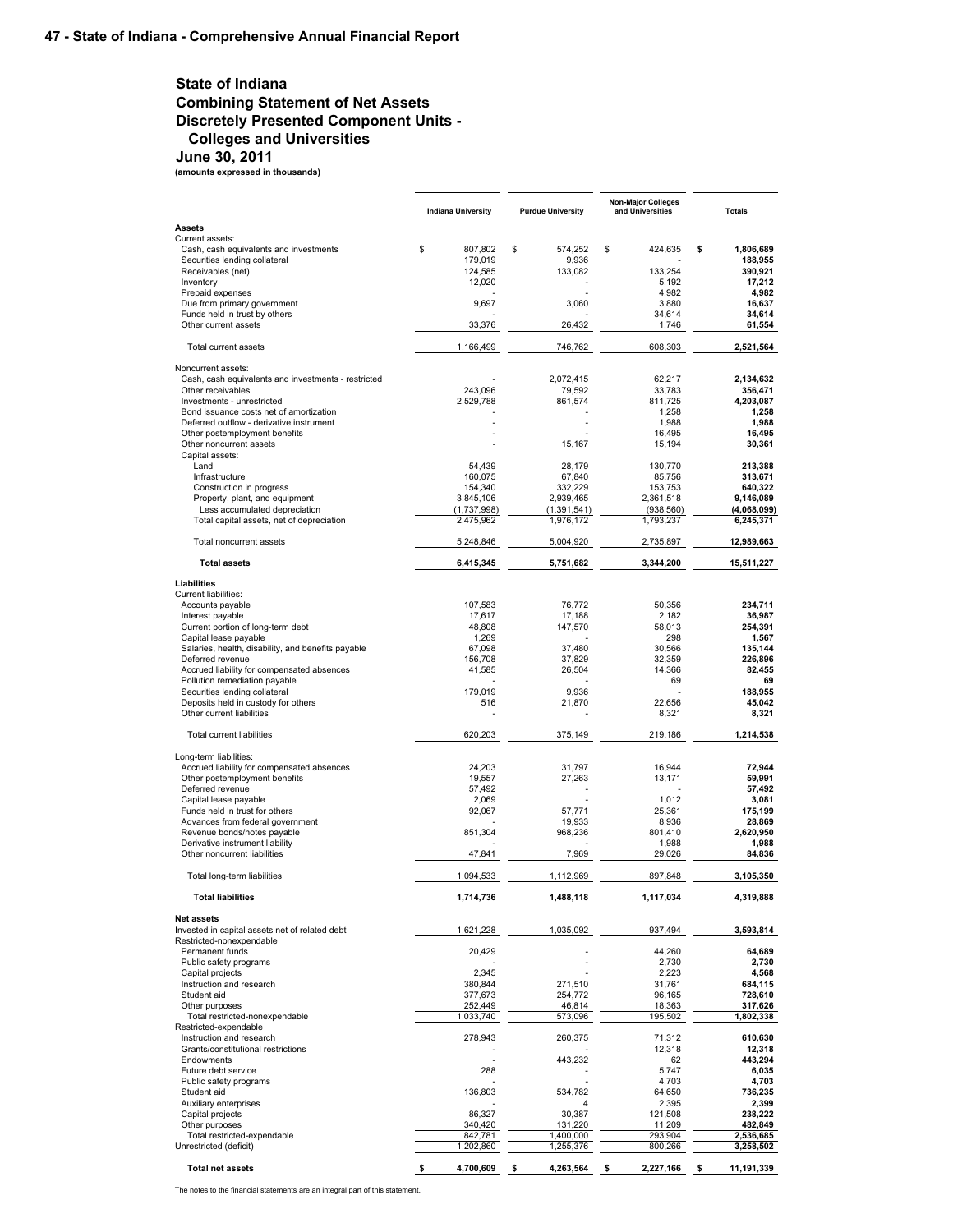Discretely Presented Component Units -**Discretely Presented Component Units - Combining Statement of Activities Combining Statement of Activities** For the Year Ended June 30, 2011 **For the Year Ended June 30, 2011** Colleges and Universities  **Colleges and Universities** (amounts expressed in thousands) **(amounts expressed in thousands)** State of Indiana **State of Indiana**

|                                                                                |                                          |                                        | Program Revenues                         |                                        |                       |                      | Net (Expense) Revenue and Changes in Net Assets |                                        |
|--------------------------------------------------------------------------------|------------------------------------------|----------------------------------------|------------------------------------------|----------------------------------------|-----------------------|----------------------|-------------------------------------------------|----------------------------------------|
|                                                                                | Expenses                                 | Charges for<br>Services                | Contributions<br>Grants and<br>Operating | Capital Grants<br>Contributions<br>and | University<br>Indiana | University<br>Purdue | Colleges and<br>Universities<br>Non-Major       | Net (Expense)<br>Revenue               |
| Non-Major Colleges and Universities<br>Purdue University<br>Indiana University | \$2,656,055<br>1,852,330<br>1,549,537    | \$1,543,184<br>975,265<br>09.077<br>ටි | 586,135<br>396,884<br>149,234<br>ക       | 26,549<br>25,246<br>24,345<br>ഗ        | $$^{(500,187)}$       | 455,836)<br>ക        | 765.980)                                        | 455,836)<br>765,980)<br>(500,187)<br>ക |
| Total component units                                                          | \$6,057,922                              | \$3,127,526                            | \$1,132.253                              | 76,140<br>ക                            | (500, 187)            | (455, 836)           | (765, 980)                                      | (1.722.003)                            |
|                                                                                | Investment earnings<br>General revenues: |                                        |                                          |                                        | 343,387               | 437,794              | 69,282                                          | 850,463                                |
|                                                                                | Payments from State                      | of Indiana                             |                                          |                                        | 549,917               | 385,300              | 512,744                                         | 1,447,961                              |
|                                                                                | Other                                    |                                        |                                          |                                        | 144.358               | 100.721              | 407.504                                         | 652.583                                |
|                                                                                | Total general revenues                   |                                        |                                          |                                        | 1,037,662             | 923,815              | 989,530                                         | 2.951.007                              |
|                                                                                | Change in net assets                     |                                        |                                          |                                        | 537,475               | 467,979              | 223,550                                         | 1,229,004                              |
|                                                                                | Net assets - beginning,                  | as restated                            |                                          |                                        | 4,163,134             | 3,795,585            | 2,003,616                                       | 9.962.335                              |
|                                                                                | Net assets - ending                      |                                        |                                          |                                        | \$4,700,609           | \$4,263,564          | \$2227,166                                      | \$11.191.339                           |
|                                                                                |                                          |                                        |                                          |                                        |                       |                      |                                                 |                                        |